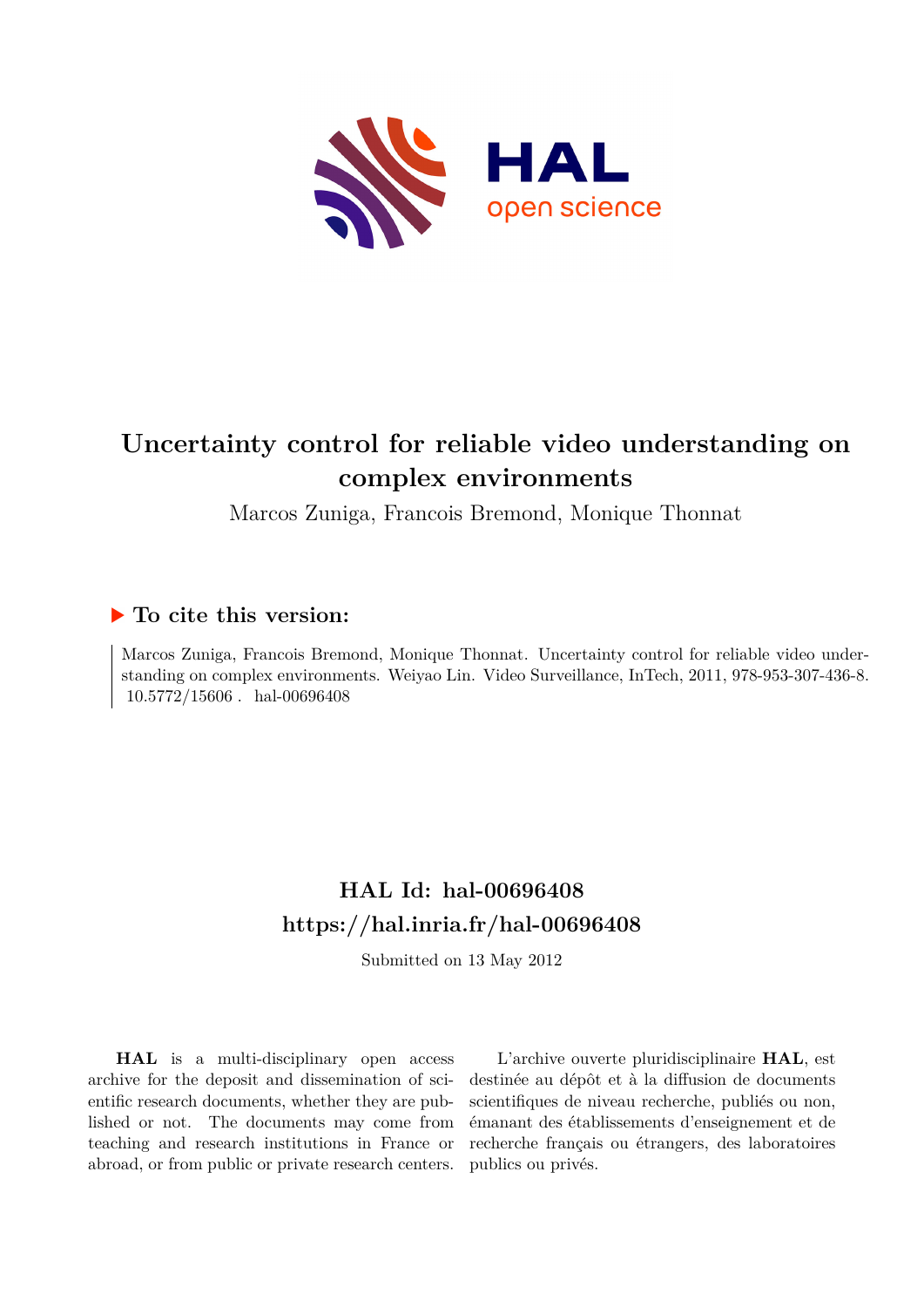# **Uncertainty control for reliable video undertanding on complex environments**

# Marcos Zúñiga

<marcos.zuniga@usm.cl> *Electronics Department, Universidad Técnica Federico Santa María, Av. España 1680, Valparaíso, Chile*

# François Brémond and Monique Thonnat

<Francois.Bremond@sophia.inria.fr>*,* <Monique.Thonnat@sophia.inria.fr> *Project-Team PULSAR, INRIA, 2004 route des Lucioles, Sophia Antipolis, France*

# **1. Introduction**

The most popular applications for video understanding are those related to video-surveillance (e.g. alarms, abnormal behaviours, expected events, access control). Video understanding has several other applications of high impact to the society as medical supervision, traffic control, violent acts detection, crowd behaviour analysis, among many others. This interest can be clearly observed trough the significant number of research projects approved in this domain: GERHOME<sup>1</sup>, CARETAKER<sup>2</sup>, ETISEO<sup>3</sup>, BEWARE<sup>4</sup>, SAMURAI<sup>5</sup>, among many others.

**We propose a new generic video understanding approach able to extract and learn valuable information from noisy video scenes for real-time applications.** This approach is able to estimate the reliability of the information associated to the objects tracked in the scene, in order to properly control the uncertainty of data due to noisy videos and many other difficulties present in video applications. **This approach comprises motion segmentation, object classification, tracking and event learning phases.**

A fundamental objective of this new approach is to treat the video understanding problem in a generic way. This implies implementing a platform able to classify and track diverse objects (e.g. persons, cars, air-planes, animals), and to dynamically adapt to different scene and video configurations. This generality will allow to adapt the approach to different applications with minimal effort. Achieving a completely general video understanding approach is an extremely ambitious goal, due to the complexity of the problem and the infinite possibilities of situations occurring in real-time. That is why it must be considered as a long term goal, considering many building blocks in the process. **This work is focused on building the first**

<sup>1</sup> GERHOME Project 2005, <http://gerhome.cstb.fr>

<sup>&</sup>lt;sup>2</sup> CARETAKER Project 2006, [http://cordis.europa.eu/ist/kct/caretaker\\_synopsis.htm](http://cordis.europa.eu/ist/kct/caretaker_synopsis.htm)

<sup>3</sup> ETISEO Project 2006, <http://www-sop.inria.fr/orion/ETISEO/>

<sup>4</sup> BEWARE Project 2008, <http://www.eecs.qmul.ac.uk/~sgg/BEWARE/>

<sup>5</sup> SAMURAI Project 2008, <http://www.samurai-eu.org/>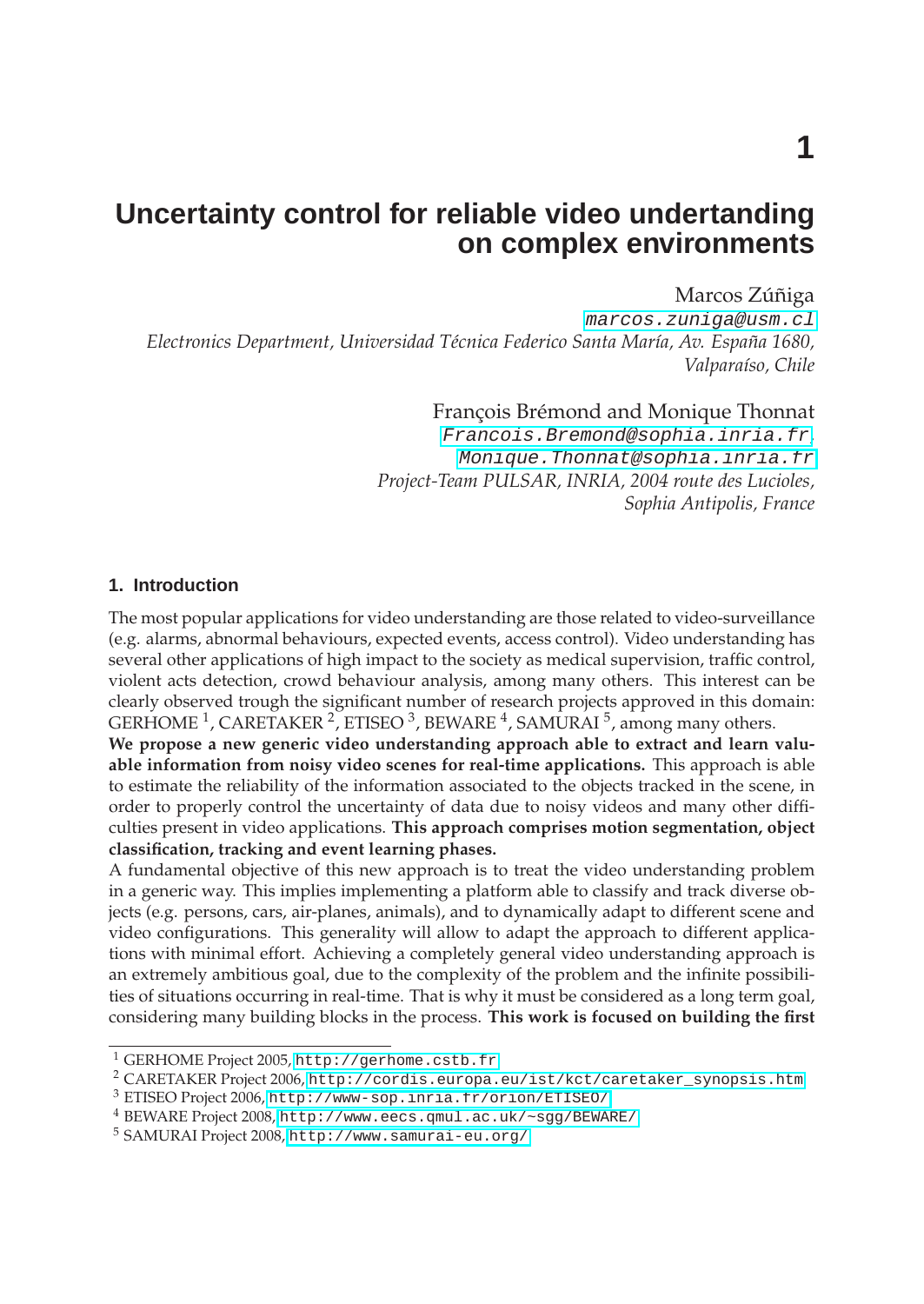# **fundamental blocks allowing a proper management of uncertainty of data in every phase of the video understanding process.**

To date, several video understanding platforms have been proposed in the literature [\(Hu et al.,](#page-25-0) [2004;](#page-25-0) [Lavee et al., 2009\)](#page-25-1). These platforms are normally designed for specific contexts or for treating specific issues. Normally, they are tested over well-known videos or in extremely controlled environments in order to be validated. Moreover, reality is not controlled and it is hardly well-known. **The main novelty of this research is to treat the video understanding problem in a general way**, by modelling different types of uncertainty introduced when analysing a video sequence. Modelling uncertainty allows to understand when something will go wrong in the analysis and then to prepare the system to take the necessary actions for preventing this situation.

The main contributions of the proposed approach are: (i) a new algorithm for tracking multiple objects in noisy environments, (ii) the utilisation of reliability measures for modelling uncertainty in data and for proper selection of valuable information extracted from noisy data, (iii) the improved capability of tracking to manage multiple visual evidence-target associations, (iv) the combination of 2D image data with 3D information in a dynamics model governed by reliability measures for proper control of uncertainty in data, and (v) a new approach for event recognition through incremental event learning, driven by reliability measures for selecting the most stable and relevant data.

This chapter is organised as follows. First, Section 2 describes the state-of-the-art focused on justifying the decisions taken for each phase of the approach. Next, Section 3 describes the proposed approach and the involved phases. Then, Section 4 presents results for different benchmark videos and applications.

# <span id="page-2-0"></span>**2. Related work**

As properly stated in [\(Hu et al., 2004](#page-25-0)), general structure in video understanding is comprised by four main phases: motion segmentation, object classification, tracking, and behaviour analysis (event recognition and learning). In general, two phases can be identified as critical for the correct achievement of any further event analysis in video: image segmentation and object tracking. Image segmentation [\(McIvor](#page-25-2), [2000](#page-25-2)) consists in extracting motion from a currently analysed image frame, based on information extracted from previously acquired information (e.g. background image or model). Multi-target tracking (MTT) problem [\(Yilmaz et al., 2006](#page-26-0)) consists in estimating the trajectory of multiple objects as they move in a video scene. In other words, tracking consists in assigning consistent labels to the tracked objects in different frames of a video.

One of the first approaches focusing on MTT problem is the Multiple Hypothesis Tracking (MHT) algorithm [\(Reid, 1979\)](#page-26-1), which maintains several correspondence hypotheses for each object at each frame. Over more than 30 years, MHT approaches have evolved mostly on controlling the exponential growth of hypotheses [\(Bar-Shalom et al., 2007](#page-25-3); [Blackman et al.,](#page-25-4) [2001\)](#page-25-4). For controlling this combinatorial explosion of hypotheses all the unlikely hypotheses have to be eliminated at each frame (for details refer to [\(Pattipati et al.](#page-26-2), [2000\)](#page-26-2)). MHT methods hav[e been extensively used in radar](#page-26-4) [\(Rakdham et al.](#page-26-3)[,](#page-26-4) [2007](#page-26-3)[\) and sonar tracking systems \(](#page-26-4)Moran et al., [1997\)](#page-26-4). In [\(Blackman, 2004\)](#page-25-5) a good summary of MHT applications is presented. However, most of these systems have been validated with simple situations (e.g. non-noisy data).

The dynamics models for tracked object attributes and for hypothesis probability calculation utilised by the MHT approaches are sufficient for point representation, but are not suitable for this work because of their simplicity. The common feature in the dynamics model of these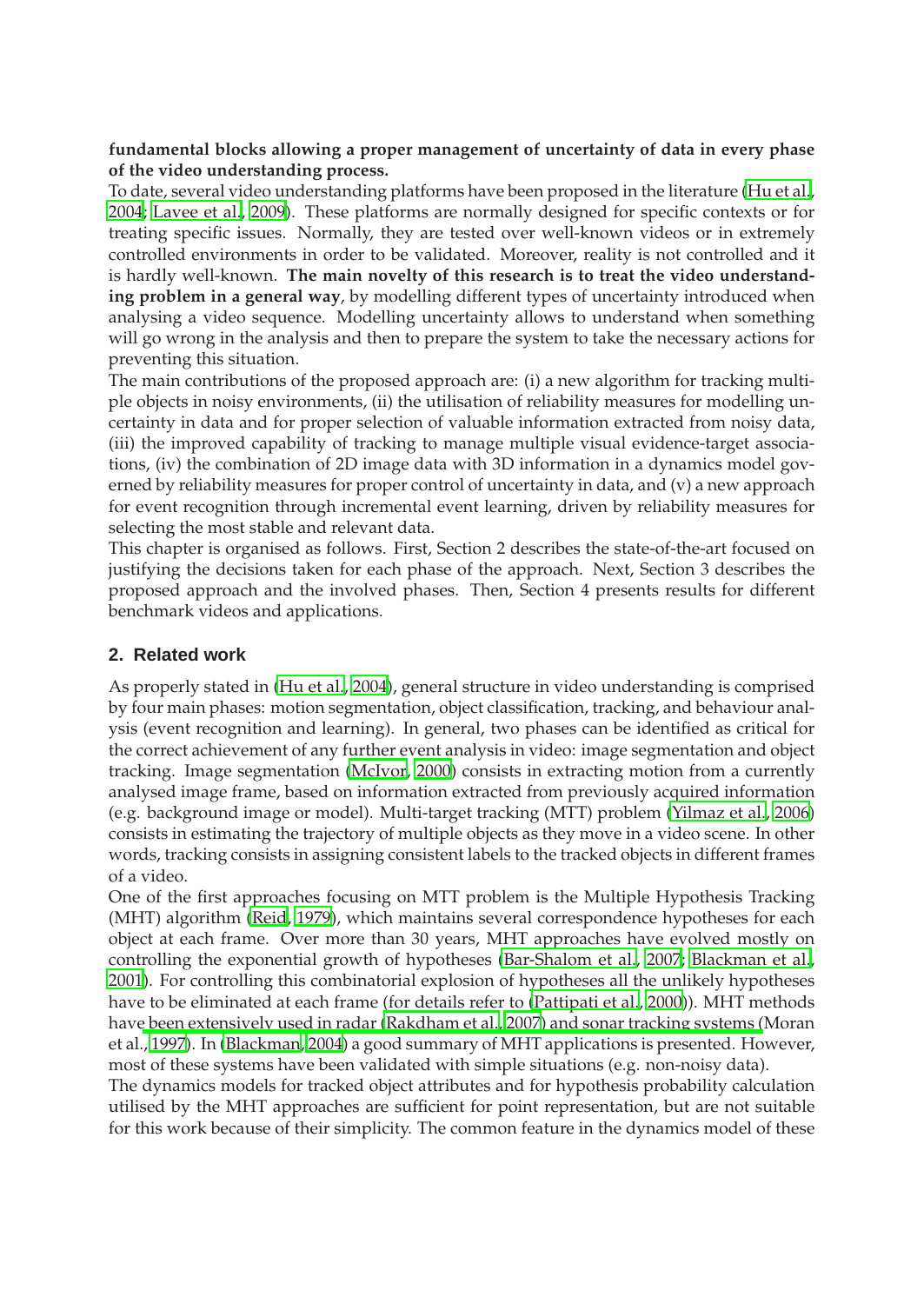algorithms is the utilisation of Kalman filtering [\(Kalman, 1960](#page-25-6)) for estimation and prediction of object attributes.

An alternative to MHT methods is the class of Monte Carlo methods. The most popular of th[ese algorithms are CONDENSATION \(CONditional DENSity PropagATION\) \(](#page-25-7)Isard & Blake, [1998\)](#page-25-7) and particle filtering [\(Hue et al., 2002\)](#page-25-8). They represent the state vector by a set of weighted hypotheses, or particles. Monte Carlo methods have the disadvantage that the required number of samples grows exponentially with the size of the state space. In these techniques, uncertainty is modelled as a single probability measure, whereas uncertainty can arise from many different sources (e.g. object model, geometry of scene, segmentation quality, temporal coherence, appearance, occlusion).

When objects to track are represented as regions or multiple points other issues must be addressed to properly perform tracking. Some approaches have been found pointing in this direction (e.g. in [\(Brémond & Thonnat](#page-25-9), [1998](#page-25-9)), the authors propose a method for tracking multiple non-rigid objects; in [\(Zhao & Nevatia](#page-26-5), [2004](#page-26-5)), the authors use a set of ellipsoids to approximate the 3D shape of a human).

For a complete video understanding approach, the problem of obtaining reliable information from video concerns the proper treatment of the information in every phase of the video understanding process. For solving this problem, each phase has to measure the quality of the concerning information, in order to be able of evaluating the overall reliability of a framework. Reliability measures have been used in the literature for focusing on the relevant information, allowing more robust processing (e.g. [\(Heisele, 2000](#page-25-10); [Nordlund & Eklundh](#page-26-6), [1999;](#page-26-6) [Treetasanatavorn et al., July 2005\)](#page-26-7)). Nevertheless, these measures have been only used for specific tasks of the video understanding process.

The object representation is a critical choice in tracking, as it determines the features which will be available to determine the correspondences between objects and acquired visual evidence. Simple 2D shape models (e.g. rectangles [\(Cucchiara et al.](#page-25-11), [2005](#page-25-11)), ellipses [\(Comaniciu et al.,](#page-25-12) [2003\)](#page-25-12)) can be quickly calculated, but they lack in precision and their features are unreliable, as they are dependant on the object orientation and position relative to camera. In the other extreme, specific object models (e.g. articulated models [\(Boulay et al., 2006](#page-25-13))) are very precise, but expensive to be calculated and lack of flexibility to represent objects in general. In the middle, 3D shape models (e.g. cylinders [\(Scotti et al.](#page-26-8), [2005\)](#page-26-8), parallelepipeds [\(Yoneyama et al.,](#page-26-9) [2005\)](#page-26-9)) present a more balanced solution, as they can still be quickly calculated and they can represent various objects, with a reasonable feature precision and stability. As an alternative, appearance models utilise visual features as colour, texture template, or local descriptors to characterise an object [\(Quack et al., 2007](#page-26-10)). They can be very useful for separating objects in presence of dynamic occlusion, but they are ineffective in presence of noisy videos, low contrast, or objects too far in the scene, as the utilised features become less discriminative.

In the context of video event learning, most of these approaches are supervised using general techniques as Hidden Markov Models (HMM) and Dynamic Bayesian Network (DBN) [\(Ghahramani, 1998](#page-25-14)), requesting annotated videos representative of the events to be learnt. Few approaches can learn events in an unsupervised way using clustering techniques. For example, in [\(Xiang & Gong, 2008](#page-26-11)) the authors propose a method for unusual event detection, which first clusters a set of seven blob features using a Gaussian Mixture Model, and then represents behaviours as an HMM, using the cluster set as the states of the HMM.

Some other techniques can learn on-line the event model by taking advantage of specific event distributions. For example, in [\(Piciarelli et al.](#page-26-12), [2005](#page-26-12)), the authors propose a method for incremental trajectory clustering by mapping the trajectories into the ground plane decomposed in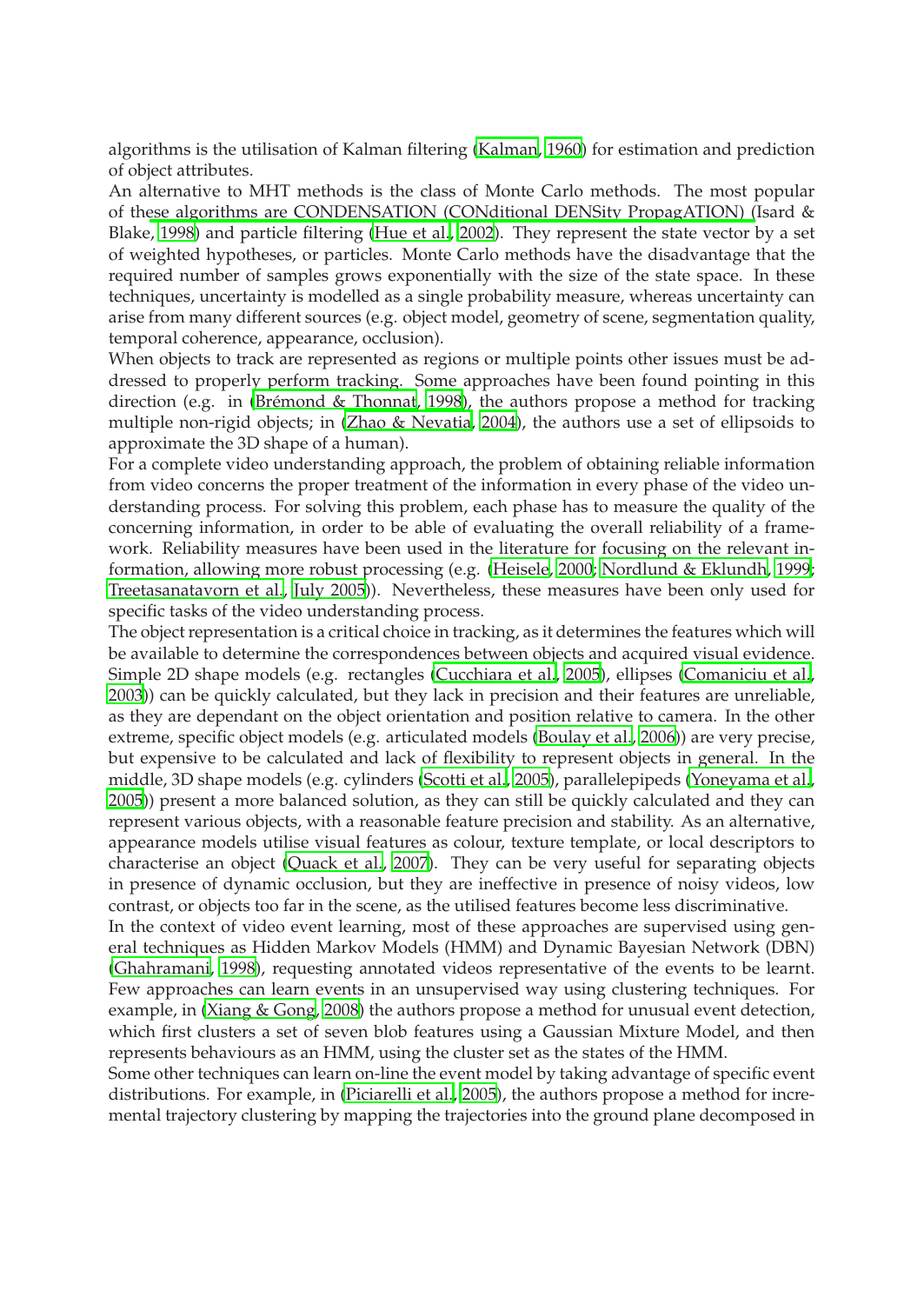a zone partition. Their approach performs learning only on spatial information, it cannot take into account time information, and do not handle noisy data.

Briefing, among the main issues present in video analysis applications are their lack of generality and adaptability to new scenarios. This lack of generality can be observed in several aspects: (a) applications focused on few object attributes and not suited to process new ones, (b) processes not capable of interpreting uncertainty in input, processed data, and algorithms, (c) tracking approaches not properly prepared to treat several observations (visual evidences) associated to the same target (or object) (e.g. detected object parts), (d) learning approaches incorporating data that can be really noisy or even false, (e) applications focused in scenarios with very restricted environmental (e.g. illumination), structural (e.g. cluttered scene) and geometric conditions (e.g. camera view angle).

Next section details a new video understanding approach, facing several of the main issues previously discussed.

# **3. Video Analysis Approach with Reliability Measures for Uncertainty Control**

All the issues involved with the different stages of the video understanding process introduce different types of uncertainty. For instance, different zones of an image frame can be affected by different issues (e.g. illumination changes, reflections, shadows), or object attributes at different distances with respect to the camera present different estimation errors, and so on. In order to properly control this uncertainty, reliability measures can be utilised. Different types of uncertainty can be modelled by different reliability measures, and these measures can be scaled and combined to represent the uncertainty of different processes (e.g. motion segmentation, object tracking, event learning).

<span id="page-4-0"></span>This new video understanding approach is composed of four tasks, as depicted in Figure [1.](#page-4-0)



Fig. 1. Proposed video understanding approach.

First, at each video frame, a segmentation task detects the moving regions, represented by bounding boxes enclosing them. We first apply an image segmentation method to obtain a set of moving regions enclosed by a bounding box (*blobs* from now on). More specifically, we apply a background subtraction method for segmentation, but any other segmentation method giving as output a set of blobs can be used. The proper selection of a segmentation algorithm is crucial for obtaining quality overall system results. For the context of this work, we have considered a basic thresholding algorithm [\(McIvor, 2000\)](#page-25-2) for segmentation in order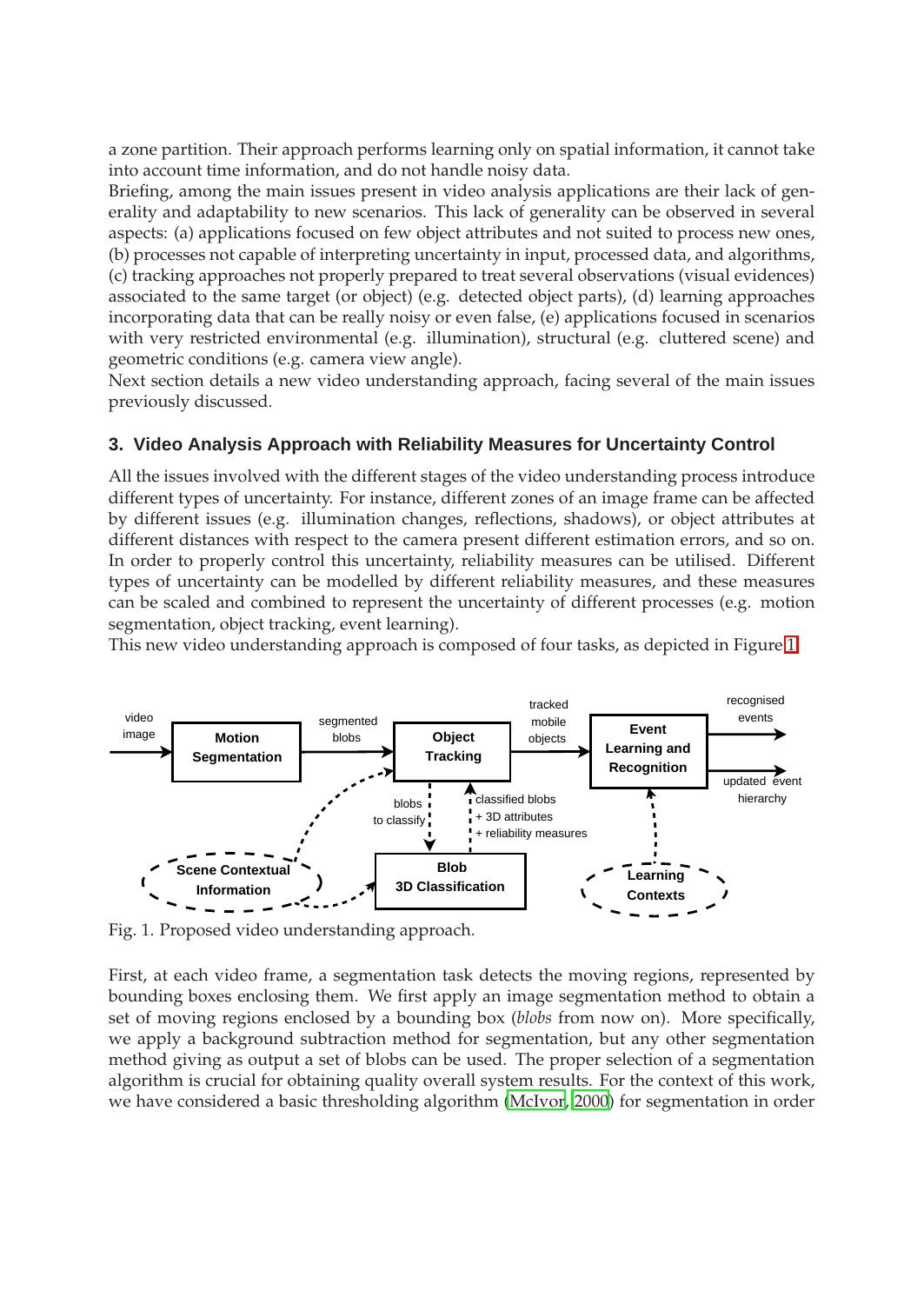to validate the robustness of the tracking approach on noisy input data. Anyway, keeping the segmentation phase simple allows the system to perform in real-time.

Second, and using the output blobs from segmentation as input, a new tracking approach is performed to generate the hypotheses of tracked objects in the scene. The tracking phase uses the blobs information of the current frame to create or update hypotheses of the mobiles present in the scene. These hypotheses are validated or rejected according to estimates of the temporal coherence of visual evidence. The hypotheses can also be merged or split according to the separability of observed blobs, allowing to divide the tracking problem into groups of hypotheses, each group representing a tracking sub-problem. The tracking process uses a 2D merge task to combine neighbouring blobs, in order to generate hypotheses of new objects entering the scene, and to group visual evidence associated to a mobile being tracked. This blob merge task simply combines 2D information. A new 3D classification approach is also utilised in order to obtain 3D information about the tracked objects, which provides new means of validating or rejecting hypotheses according to a priori information about the expected objects in the scene.

This new 3D classifier associates an object class label (e.g. person, vehicle) to a moving region. This class label represents the object model which better fits with the 2D information extracted from the moving region. The objects are modelled as a 3D parallelepiped described by its width, height, length, position, orientation, and visual reliability measures of these attributes. The proposed parallelepiped model representation allows to quickly determine the type of object associated to a moving region and to obtain a good approximation of the real 3D dimensions and position of an object in the scene. This representation tries to cope with the majority of the limitations imposed by 2D models, but being general enough to be capable of modelling a large variety of objects and still preserving high efficiency for real world applications. Due to its 3D nature, this representation is independent from the camera view and object orientation. Its simplicity allows users to easily define new expected mobile objects. For modelling uncertainty associated to visibility of parallelepiped 3D dimensions, reliability measures have been proposed, also accounting for occlusion situations.

Finally, we propose a new general event learning approach called **MILES** (**M**ethod for **I**ncremental **L**earning of **E**vents and **S**tates). This method aggregates on-line the **attributes** and **reliability information** of tracked objects (e.g. people) to **learn** a hierarchy of concepts corresponding to **events**. Reliability measures are used to focus the learning process on the most valuable information. Simultaneously, MILES **recognises** new occurrences of events previously learnt. The only hypothesis of MILES is the availability of tracked object attributes, which are the needed input for the approach, which is fulfilled by the new proposed tracking approach. MILES is an incremental approach, which allows on-line learning, as no extensive reprocessing is needed upon the arrival of new information. The incremental aspect is important as the available examples of the training phase can be insufficient for describing all the possible scenarios in a video scene. This approach proposes an automatic bridge between the low-level image data and higher level conceptual information, where the learnt events can serve as building blocks for higher level behavioural analysis. The main novelties of the approach are the capability of learning events in general and on-line, the utilisation of a explicit quality measure for the built event hierarchy, and the consideration of measures to focus learning in reliable data.

The 3D classification method utilised in this work is discussed in the next section [3.1.](#page-6-0) Then, in section [3.2](#page-10-0) the proposed tracking algorithm is described. Next, in section [3.3,](#page-15-0) MILES algorithm for event learning is described.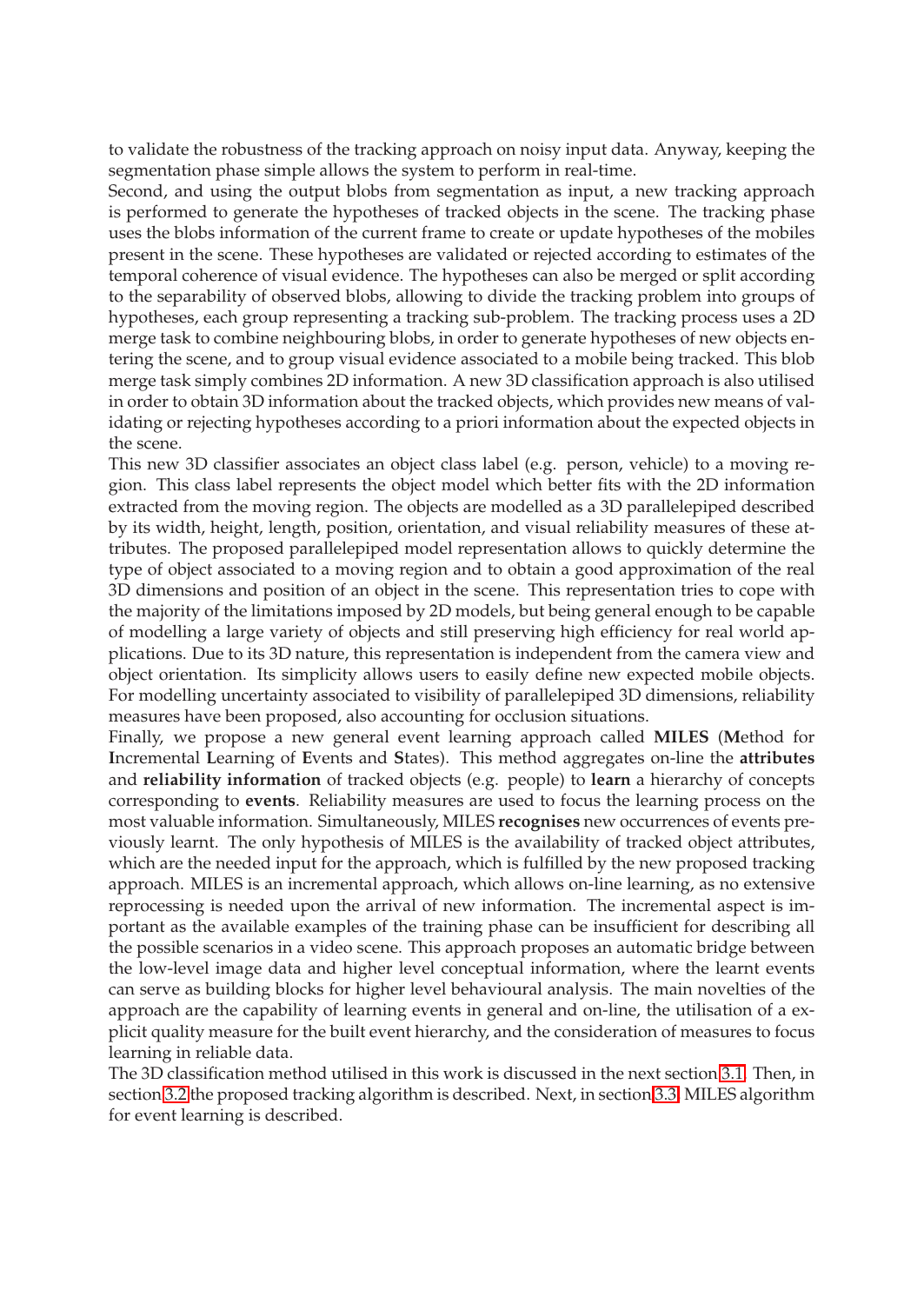#### <span id="page-6-0"></span>**3.1 Reliable Classification using 3D Generic Models**

The proposed tracking approach interacts with a 3D classification method which uses a generic parallelepiped 3D model of the expected objects in the scene. The parallelepiped model is described by its 3D dimensions (width *w*, length *l*, and height *h*), and orientation *α* with respect to the ground plane of the 3D referential of the scene, as depicted in Figure [2\(](#page-6-1)a).

The utilised representation tries to cope with several limitations imposed by 2D representations, but keeping its capability of being a general model able to describe different objects, and a performance adequate for real world applications.

<span id="page-6-1"></span>

<span id="page-6-3"></span>Fig. 2. 3D parallelepiped model for detected objects. (a) Vehicle enclosed by a 2D bounding box (coloured in red) and by the parallelepiped representation (blue base and green projections). (b) 3D view of the scene. (c) Top view of the scene.

A large variety of objects can be modelled (or, at least, enclosed) by a parallelepiped. The proposed model is defined as a parallelepiped perpendicular to the ground plane of the analysed scene. Starting from the basis that a moving object will be detected as a 2D blob *b* with 2D limits ( $X_{left}$ , $Y_{bottom}$ , $X_{right}$ , $Y_{top}$ ), 3D dimensions can be estimated based on the information given by pre-defined 3D parallelepiped models of the expected objects in the scene. These pre-defined parallelepipeds, which represent an object class, are modelled with three dimensions *w*, *l*, and *h* described by a Gaussian distribution (representing the probability of different 3D dimension sizes for a given object), together with a minimal and maximal value for each dimension.

Formally, a pre-defined 3D parallelepiped model  $Q_{\mathbb{C}}$  for an object class **C** can be defined as:

<span id="page-6-2"></span>
$$
Q_{\mathbf{C}} = \{ (\mathcal{N}(\mu_q, \sigma_q), q_{min}, q_{max}) | q \in \{w, l, h\} \},\tag{1}
$$

The objective of the classification approach is to obtain the class *C* for an object **O** detected in the scene, which better fits with an expected object class model *Q***C**.

A 3D parallelepiped instance  $S_{\mathbf{O}}$  for an object *O* (see Figure [2\)](#page-6-1) is described by:

$$
S_{\mathbf{O}} = (\alpha, (w, R_w), (l, R_l), (h, R_h)),
$$
\n<sup>(2)</sup>

Note that the orientation *α* corresponds to the angle between the length dimension *l* of the parallelepiped and the *x* axis of the 3D referential of the scene. where *α* represents the parallelepiped orientation angle (Figure [2\(c\)\)](#page-6-2), defined as the angle between the direction of length 3D dimension and *x* axis of the world referential of the scene. The orientation of an object is usually defined as its main motion direction. Therefore, the real orientation of the object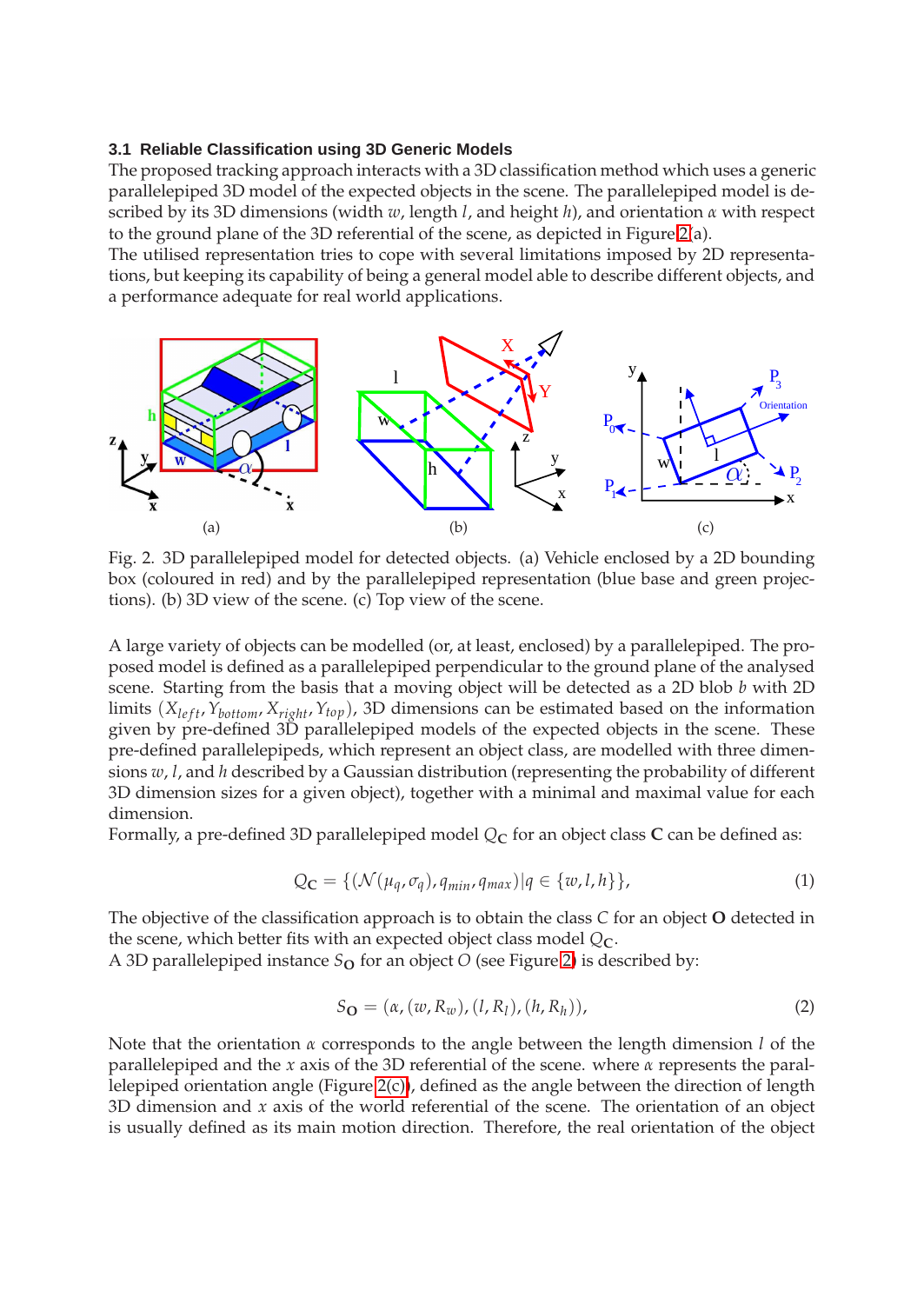

<span id="page-7-0"></span>Fig. 3. Camera view of 3D parallelepiped model for detected objects. (a) Image 2D referential variables. (b) World 3D referential variables.

can only be computed after the tracking task. Dimensions *w*, *l* and *h* represent the 3D values for width, length and height of the parallelepiped, respectively. *l* is defined as the 3D dimension which direction is parallel to the orientation of the object. *w* is the 3D dimension which direction is perpendicular to the orientation. *h* is the 3D dimension parallel to the *z* axis of the world referential of the scene.  $R_w$ ,  $R_l$  and  $R_h$  are 3D visual reliability measures for each dimension. These measures represent the confidence on the visibility of each dimension of the parallelepiped and are described in Section [3.1.2.](#page-9-0)

The dimensions of the 3D model are calculated based on the 3D position of the vertexes of the parallelepiped in the world referential of the scene. Eight points  $P_i^z(x_i, y_i) = (x_i, y_i, z)$  are defined, with  $i \in \{0, 1, 2, 3\}$  and  $z \in \{0, h\}$ , as the 3D points that define the parallelepiped vertexes, with  $P_i^{(0)}$  corresponding to the *i*-th base point and  $P_i^{(h)}$  corresponding to the *i*-th vertex on height *h*, as shown in Figure [3\(b\).](#page-7-0) Also, *P<sub>i</sub>* are defined (and respectively *E<sub>i</sub>*), with  $i \in \{0, 1, 2, 3\}$ , as the 3D points  $(x_i, y_i)$  on the ground plane *xy* representing each vertical edge  $E_i$  of the parallelepiped, as depicted in Figure [2\(b\).](#page-6-3) The parallelepiped position  $(x_p, y_p)$  is defined as the central point of the rectangular base of the parallelepiped, and can be inferred from points *P<sup>i</sup>* .

The idea of this classification approach is to find a parallelepiped bounded by the limits of the 2D blob *b* corresponding to a group of moving pixels. For completely determining the parallelepiped instance  $S_O$ , it is necessary to determine the values for the orientation  $\alpha$  in 3D scene ground, the 3D parallelepiped dimensions *w*, *l*, and *h* and the four pairs of 3D coordinates from  $P_i = (x_i, y_i)$ , with  $i \in \{0, 1, 2, 3\}$ , defining the base of the parallelepiped. Therefore, a total of 12 variables have to be determined.

To find these values, a system of equations has to be solved. A first group of four equations arise from the constraints imposed by the vertexes of the parallelepiped which are bounded by the 2D limits of the blob. Other six equations can be derived from the fact that the parallelepiped base points  $P_i$ , with  $i \in \{0, 1, 2, 3\}$ , form a rectangle. Then, considering the paral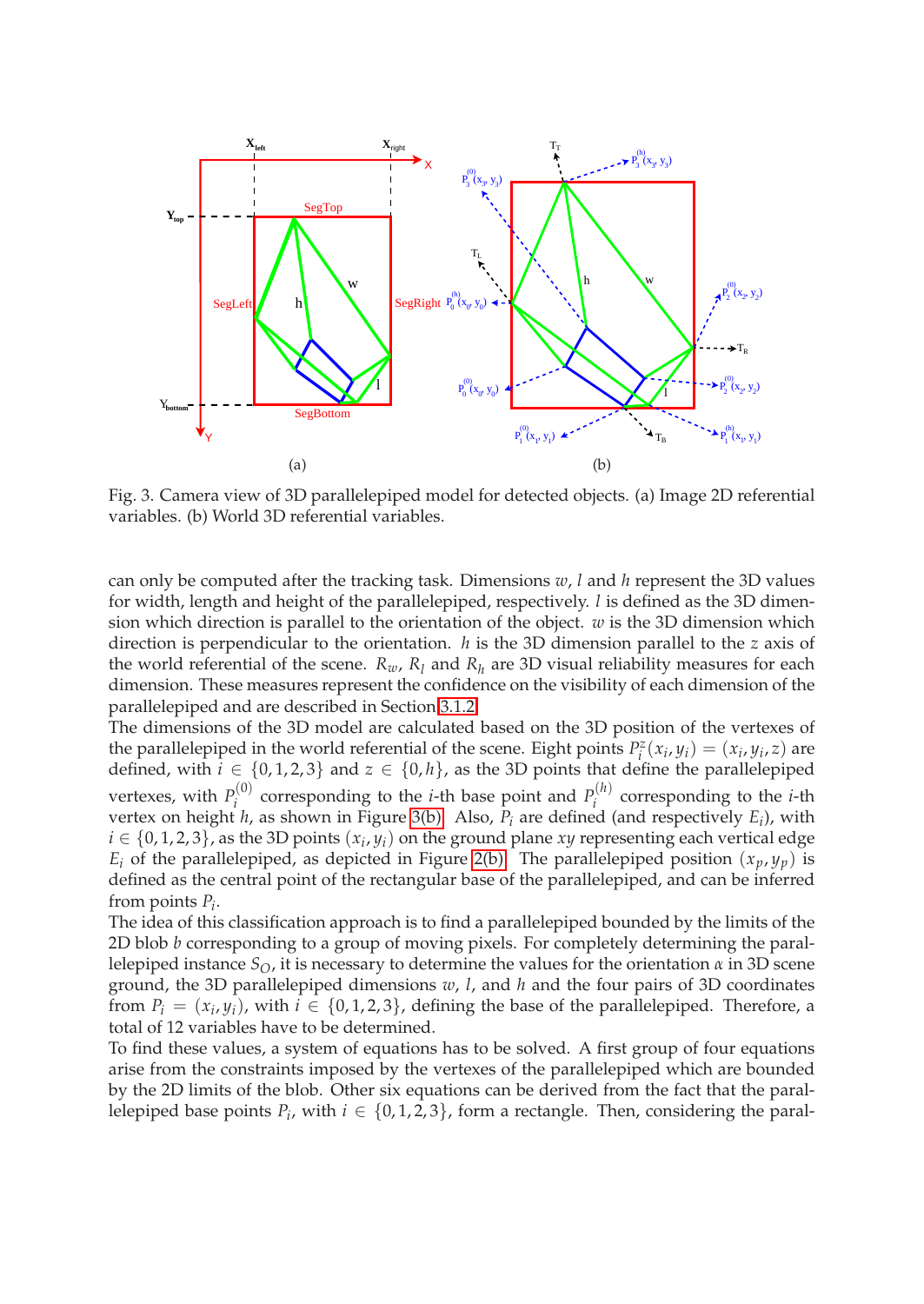lelepiped orientation  $\alpha$ , these equations are written in terms of the parallelepiped base points  $P_i = (x_i, y_i)$ , as shown in Equation [\(3\)](#page-8-0).

<span id="page-8-0"></span>
$$
x_2 - x_1 = l \times \cos(\alpha) \qquad ; \qquad y_2 - y_1 = l \times \sin(\alpha) \qquad ;
$$
  
\n
$$
x_3 - x_2 = -w \times \sin(\alpha) \qquad ; \qquad y_3 - y_2 = w \times \cos(\alpha) \qquad ;
$$
  
\n
$$
x_0 - x_3 = -l \times \cos(\alpha) \qquad ; \qquad y_0 - y_3 = -l \times \sin(\alpha)
$$
\n(3)

These six<sup>6</sup> equations define the rectangular base of the parallelepiped, considering an orientation *α* and base dimensions *w* and *l*. As there are 12 variables and 10 equations (considering the first four from blob bounds), there are two degrees of freedom for this problem. In fact, posed this way, the problem defines a complex non-linear system, as sinusoidal functions are involved, and the indexes  $j \in \{L, B, R, T\}$  for the set of bounded vertexes *T* are determined by the orientation *α*. Then, the wisest decision is to consider *α* as a known parameter. This way, the system becomes linear. But, there is still one degree of freedom. The best next choice must be a variable with known expected values, in order to be able to fix its value with a coherent quantity. Variables *w*, *l* and *h* comply with this requirement, as a pre-defined Gaussian model for each of these variables is available. The parallelepiped height *h* has been arbitrarily chosen for this purpose.

Therefore, the resolution of the system results in a set of linear relations in terms of *h* of the form presented in Equation [\(4\)](#page-8-1). Just three expressions for  $w$ ,  $l$ , and  $x_3$  were derived from the resolution of the system, as the other variables can be determined from the four relations arising from the vertexes of the parallelepiped which are bounded by the 2D limits of the blob and the relations presented in Equation [\(3\)](#page-8-0).

<span id="page-8-1"></span>
$$
w = M_w(\alpha; M, b) \times h + N_w(\alpha; M, b)
$$
  
\n
$$
l = M_l(\alpha; M, b) \times h + N_l(\alpha; M, b)
$$
  
\n
$$
x_3 = M_{x_3}(\alpha; M, b) \times h + N_{x_3}(\alpha; M, b)
$$
\n(4)

Therefore, considering perspective matrix *M* and 2D blob  $b = (X_{left}, Y_{bottom}, X_{right}, Y_{top})$ , a parallelepiped instance  $S_{\Omega}$  for a detected object **O** can be completely defined as a function f:

<span id="page-8-2"></span>
$$
S_{\mathbf{O}} = f(\alpha, h, M, b) \tag{5}
$$

Equation [\(5\)](#page-8-2) states that a parallelepiped model *O* can be determined with a function depending on parallelepiped height *h*, and orientation *α*, 2D blob *b* limits, and the calibration matrix *M*. The visual reliability measures remain to be determined and are described below.

The obtained solution states that the parallelepiped orientation *α* and height *h* must be known in order to calculate the parallelepiped. Taking these factors into consideration *h* and *α* are found for the optimal fit for each pre-defined parallelepiped class model, based on the probability measure *PM* defined in Equation [\(6\)](#page-8-3)).

<span id="page-8-3"></span>
$$
PM(S_{\mathbf{O}}, C) = \prod_{q \in \{w, l, h\}} Pr_{q_C}(q_{\mathbf{O}} | \mu_{q_C}, \sigma_{q_C})
$$
\n(6)

After finding the optimal model for each class based on *PM*, the class of the model with the highest *PM* value is considered as the class associated to the analysed 2D blob. This operation is performed for each blob on the current video frame.

<sup>&</sup>lt;sup>6</sup> In fact there are eight equations of this type. The two missing equations correspond to the relations between the variable pairs  $(x_0; x_1)$  and  $(y_0; y_1)$ , but these equations are not independent. Hence, they have been suppressed.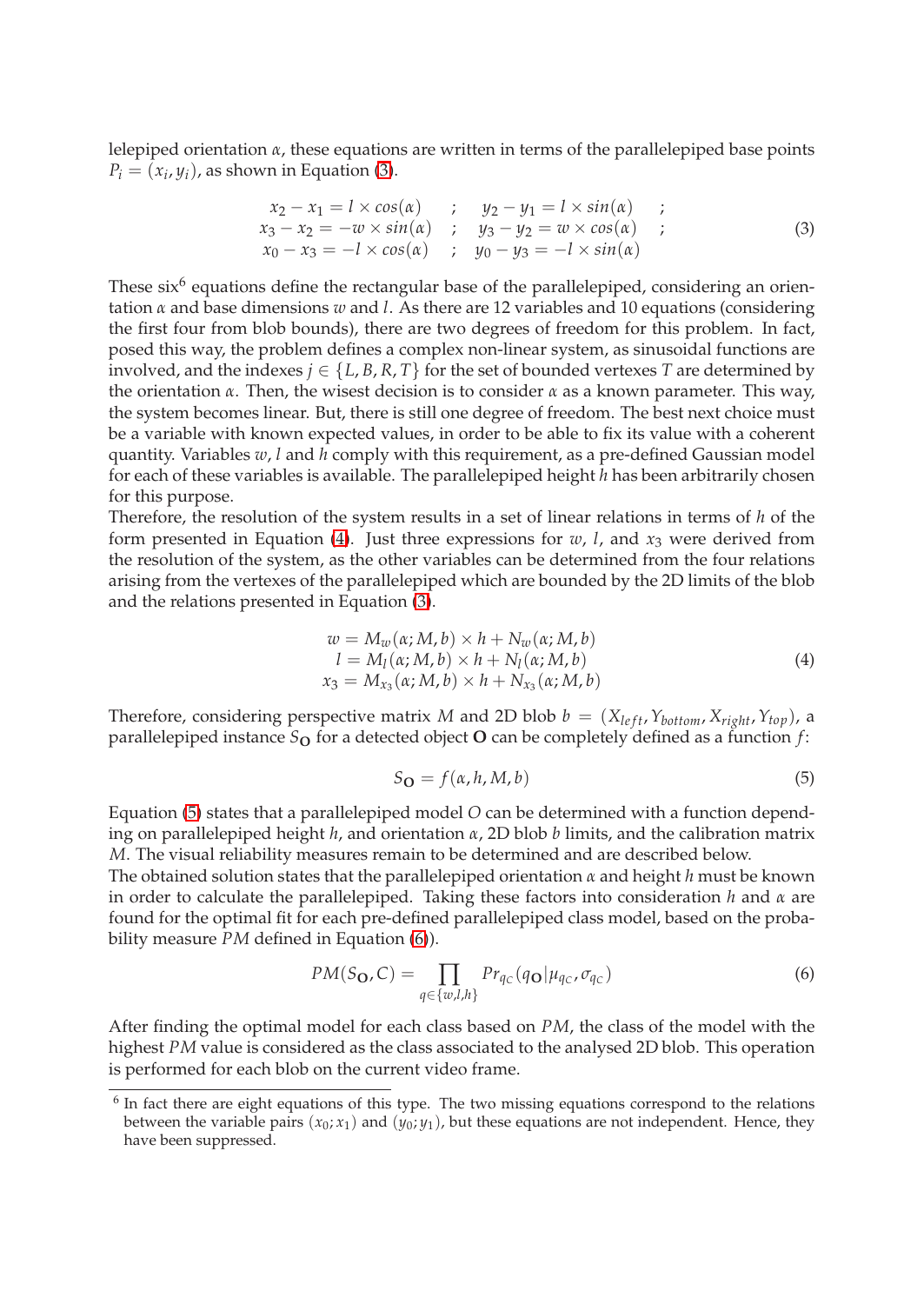#### **3.1.1 Solving Ambiguity of Solutions**

<span id="page-9-1"></span>As the determination of a parallelepiped has been considered as an optimisation problem of only geometric features, this can lead to solutions far from the visual reality. A typical example is the one presented in Figure [4,](#page-9-1) where two solutions are very likely geometrically given the model, but the most likely from the expected model has the wrong orientation.



Fig. 4. Geometrically ambiguous solutions for the problem of associating a parallelepiped to a blob. Figure (a), shows an ambiguity between vehicle model instances, where the one with incorrect orientation has been chosen. In Figure (b), the correct solution to the problem.

A good way for discriminating between ambiguous situations is to return to pixel level. A simple solution is to store the most likely found parallelepipeds and to select the instance which better fits with the pixels inside the blob. This way, a moving pixel analysis is associated to the most likely parallelepiped instances by sampling the pixels enclosed by the blob and analysing if they fit the parallelepiped model instance. The sampling process is performed at a low pixel rate, adjusting this pixel rate to a pre-defined interval of sampled pixels number. True positives (*TP*), and true negatives (*TN*) are counted. A *TP* is considered as a moving pixel which is inside the 2D image projection of the parallelepiped, and *TN* as a background pixel outside the parallelepiped projection. Then, the chosen parallelepiped will be the one with higher  $TP + TN$  value.

## <span id="page-9-0"></span>**3.1.2 Dimensional Reliability Measures**

A reliability measure  $R_q$  has been defined for each dimension  $q \in \{w, l, h\}$  in the parallelepiped. This measure quantifies the visual evidence for the estimated dimension, by analysing how much of the dimension can be seen from the camera view. The measure gives a minimal value 0 when attribute is not visible, and a maximal value 1 when the attribute is totally visible. It is also influenced by static occlusion (image borders, static objects). The chosen function for modelling this reliability is  $R_q \rightarrow [0, 1]$  (Equation [\(7\)](#page-9-2)).

<span id="page-9-2"></span>
$$
R_q = \min\left(\frac{dY_q \cdot Y_{occ}}{H} + \frac{dX_q \cdot X_{occ}}{W}, 1\right), \quad with \ q \in \{l, w, h\}
$$
 (7)

*dX<sup>q</sup>* and *dY<sup>q</sup>* represent the length in pixels of the projection of the dimension *q* on the *X* and *Y* reference axes of the image plane, respectively. *H* and *W* are the 2D height and width of the currently analysed 2D blob. *Yocc* and *Xocc* are occlusion flags, which value is 0 if occlusion exists with respect to the *Y* or *X* reference axes of the image plane, respectively. These measures represent visual reliability as the sum of contributions of each 3D dimension projection onto the image axes, in proportion with the magnitude of each 2D blob limiting segment. Thus, the maximal value 1 is achieved if the the sum of the partial contributions for each 2D axis is higher than 1. The occlusion flags are used to eliminate the contribution to the reliability for a 2D axis projection in case of occlusion possibility in this axis direction.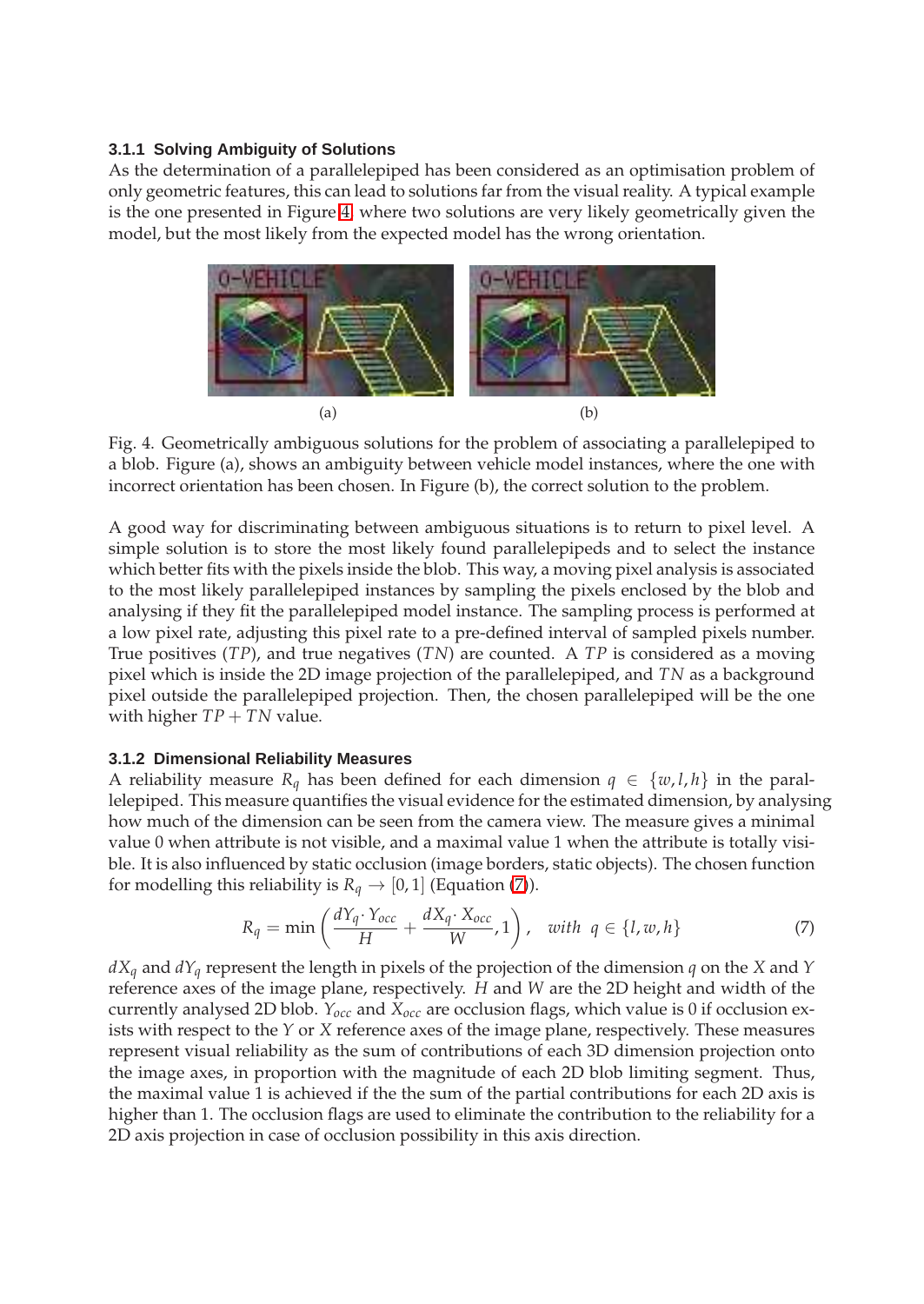#### <span id="page-10-0"></span>**3.2 Reliability Multi Hypothesis Tracking**

In this section, the new tracking algorithm, Reliability Multi-Hypothesis Tracking (RMHT), is described in detail. In general terms, this method presents similar ideas in the structure for creating, generating, and eliminating mobile object hypotheses compared to the MHT methods presented in Section [2.](#page-2-0) The main differences from these methods are induced by the object representation utilised for tracking (section [3.1\)](#page-6-0), and the dynamics model enriched by uncertainty control (section [3.2.1\)](#page-10-1). The utilisation of region-based representations implies that several visual evidences could be associated to a mobile object (object parts). This consideration implies adapting the methods for creation and updating of object hypotheses. For further details on these adaptations, refer to [\(Zuniga, 2008](#page-26-13)).

## <span id="page-10-1"></span>**3.2.1 Dynamics Model**

The dynamics model is the process for computing and updating the attributes of the mobile objects. Each mobile object in a hypothesis is represented as a set of statistics inferred from visual evidences of their presence in the scene. These visual evidences are stored in a short-term history buffer of blobs representing these evidences, called **blob buffer**. The attributes considered for the calculation of the mobile statistics belong to the set  $A = \{X, Y, W, H, x_p, y_p, w, l, h, \alpha\}$ .  $(X, Y)$  is the centroid position of the blob, *W* and *H* are the 2D blob width and height in image plane coordinates, respectively.  $(xp, \gamma p)$  is the centroid position of the calculated 3D parallelepiped base. *w*, *l*, and *h* correspond to the 3D width, length, and height of the calculated parallelepiped in 3D scene coordinates. At the same time, an attribute  $V_a$  for each attribute  $a \in A$  is calculated, representing the instant speed based on values estimated from visual evidence at different frames.

## <span id="page-10-3"></span>**3.2.1.1 Modelling Uncertainty with Reliability Measures**

Uncertainty on data can arise from many different sources. For instance, these sources can be the object model, the geometry of the scene, segmentation quality, temporal coherence, appearance, occlusion, among others. Following this idea, the proposed dynamics model integrates several reliability measures, representing different uncertainty sources.

Let *RVa<sup>k</sup>* be the **visual reliability** of the attribute *a*, extracted from the visual evidence observed at frame *k*. The visual reliability of an attribute *RVa<sup>k</sup>* changes according to the attribute. In the case of 3D dimensional attributes *w*, *l*, and *h*, these measures are obtained with the Equation [\(7\)](#page-9-2). For 3D attributes  $x_p$ ,  $y_p$ , and *α*, their visual reliability is calculated as the mean between the visual reliability of *w* and *l*, because the calculation of these three attributes is related to the base of the parallelepiped 3D representation. For 2D attributes *W*, *H*, *X* and *Y* a visual reliability measure inversely proportional to the distance to the camera is calculated, accounting for the fact that the segmentation error increases when objects are farther from the camera.

To account for the coherence of values obtained for attribute *a* throughout time, the **coherence reliability** measure  $RC_a(t_c)$ , updated to current time  $t_c$ , is defined:

<span id="page-10-2"></span>
$$
RC_a(t_c) = 1.0 - min\left(1.0, \frac{\sigma_a(t_c)}{a_{max} - a_{min}}\right),\tag{8}
$$

where values *amax* and *amin* in [\(8\)](#page-10-2) correspond to pre-defined minimal and maximal values for *a*, respectively. The standard deviation  $\sigma_a(t_c)$  of the attribute *a* at time  $t_c$  (incremental form) is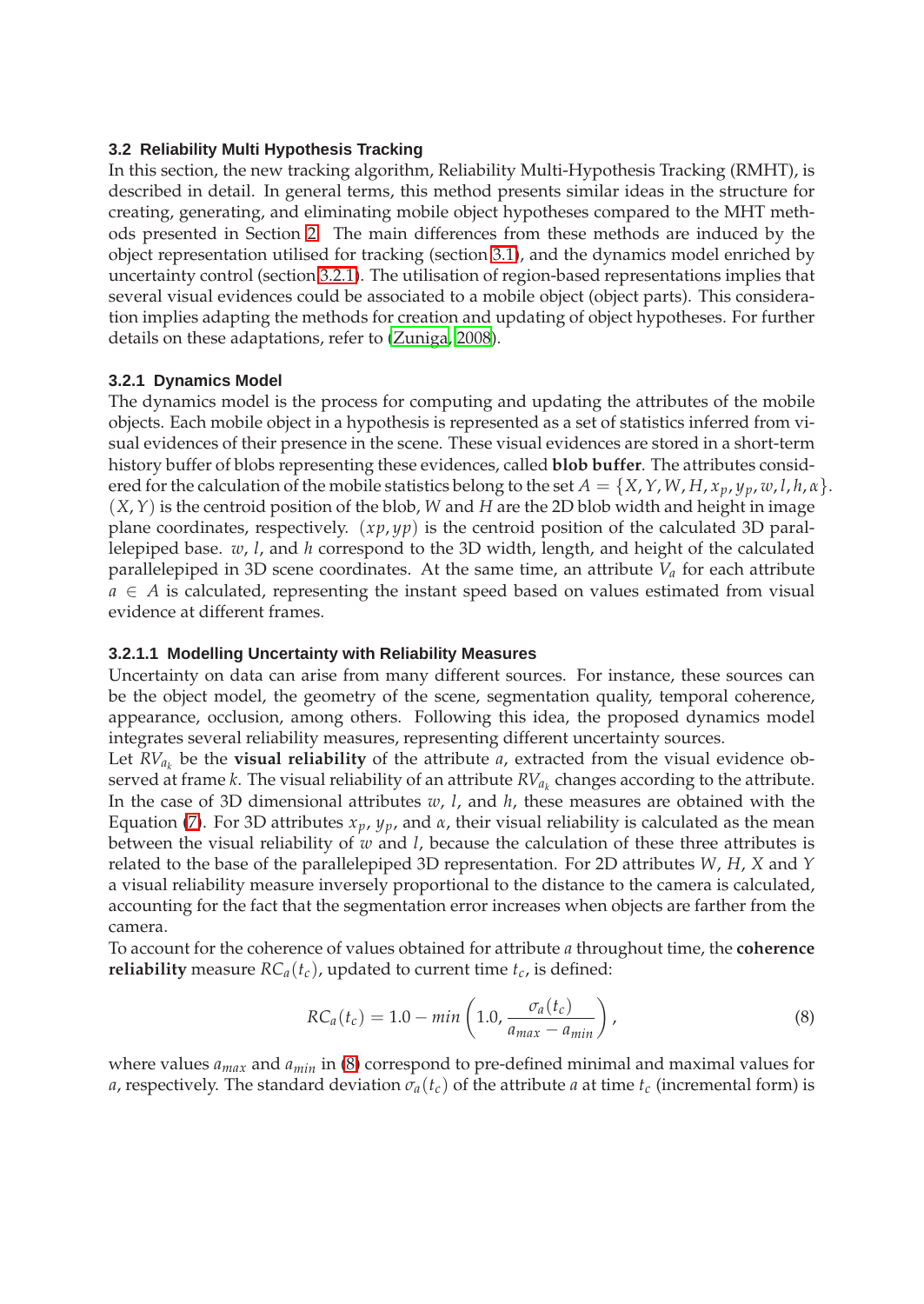defined as:

<span id="page-11-0"></span>
$$
\sigma_a(t_c) = \sqrt{\hat{K}V(a) \cdot \left(\sigma_a(t_p)^2 + \frac{RV_{a_c} \cdot (a_c - \bar{a}(t_p))^2}{RV_{acc_a}(t_c)}\right)},
$$
\n(9)

where  $a_c$  is the value of attribute *a* extracted from visual evidence at frame *c*, and  $\bar{a}(t_p)$  (as later defined in Equation [\(14\)](#page-12-0)) is the mean value of *a*, considering information until previous frame *p*.

<span id="page-11-1"></span>
$$
RVacc_a(t_c) = RV_{a_c} + e^{-\lambda \cdot (t_c - t_p)} \cdot RVacc_a(t_p),
$$
\n(10)

is the **accumulated visual reliability**, adding current reliability *RVa<sup>c</sup>* to previously accumulated values *RVacca*(*tp*) weighted by a cooling function, and

$$
\hat{RV}(a) = \frac{e^{-\lambda \cdot (t_c - t_p)} \cdot RVacc_a(t_p)}{RVacc_a(t_c)}
$$
\n(11)

is defined as the ratio between current and previous accumulated visual reliability, weighted by a cooling function.

The value *e* −*λ*·(*tc*−*t<sup>p</sup>* ) , present in Equations [\(9\)](#page-11-0) and [\(10\)](#page-11-1), and later in Equation [\(16\)](#page-12-1), corresponds to the cooling function of the previously observed attribute values. It can be interpreted as a *forgetting factor* for reinforcing the information obtained from newer visual evidence. The parameter  $\lambda \geq 0$  is used to control the strength of the forgetting factor. A value of  $\lambda = 0$  represents a perfect memory, as forgetting factor value is always 1, regardless the time difference between frames, and it is used for attributes *w*, *l*, and *h* when the mobile is classified with a rigid model (i.e. a model of an object with only one posture (e.g. a car)).

Then, the **mean visual reliability measure** *RVa*(*t<sup>k</sup>* ) represents the mean of visual reliability measures  $RV_a$  until frame  $k$ , and is defined using the accumulated visual reliability (Equation  $(10)$ ) as

<span id="page-11-2"></span>
$$
\overline{RV}_a(t_c) = \frac{RVacc_a(t_c)}{sumCooling(t_c)},
$$
\n(12)

with

$$
sumCooling(t_c) = sumCooling(t_p) + e^{-\lambda \cdot (t_c - t_p)},
$$
\n(13)

where  $sumCooling(t_c)$  is the accumulated sum of cooling function values. In the same way, reliability measures can be calculated for the speed *V<sup>a</sup>* of attribute *a*. Let *Va<sup>k</sup>* correspond to current instant velocity, extracted from the values of attribute *a* observed at video frames *k* and *j*, where *j* corresponds to the nearest valid previous frame index in time to *k*. Then,  $RV_{V_{a_k}}$  corresponds to the visual reliability of the current instant velocity and is calculated as the mean between the visual reliabilities  $RV_{a_k}$  and  $RD_{a_j}$ .

#### **3.2.1.2 Mathematical Formulation of Dynamics**

The statistics associated to an attribute  $a \in A$ , similarly to the presented reliability measures, are calculated incrementally in order to have a better processing time performance, conforming a **new dynamics model** for tracked object attributes. This dynamics model proposes a new way of utilising reliability measures to weight the contribution of the new information provided by the visual evidence at the current image frame. The model also incorporates a cooling function utilised as a forgetting factor for reinforcing the information obtained from newer visual evidence.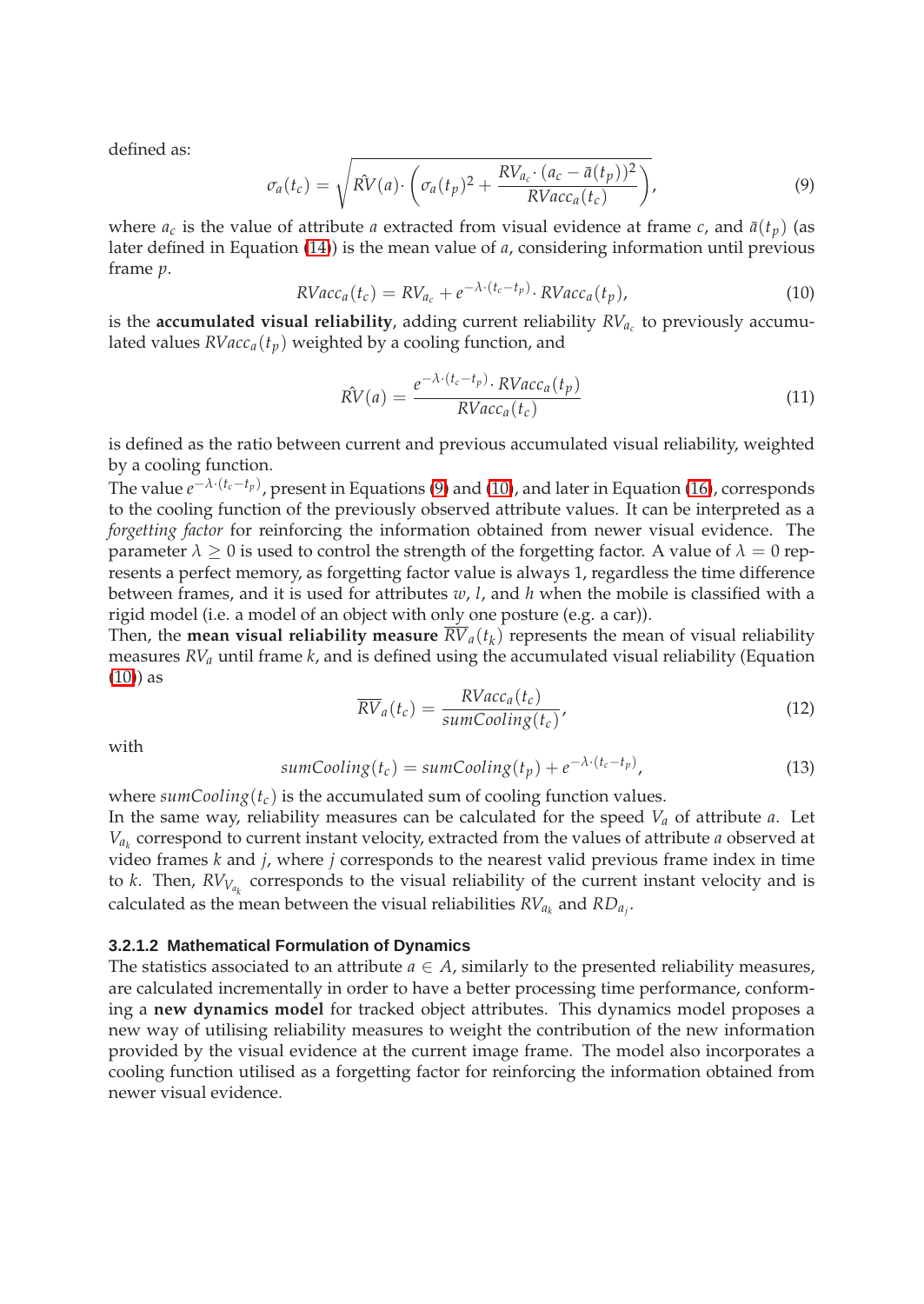Considering  $t_c$  as the time-stamp of the current frame *c* and  $t_p$  the time-stamp of the previous frame *p*, the obtained statistics for each mobile are now described. The **mean value**  $\bar{a}$  for attribute *a* is defined as:

<span id="page-12-0"></span>
$$
\bar{a}(t_c) = \frac{a_{exp}(t_c) \cdot R_{a_{exp}}(t_c) + a_{est}(t_c) \cdot R_{a_{est}}(t_c)}{R_{a_{exp}}(t_c) + R_{a_{est}}(t_c)},
$$
\n(14)

where the expected value  $a_{exp}$  corresponds to the expected value for attribute  $a$  at current time  $t_c$ , based on previous information, and  $a_{est}$  represents the value of *a* estimated from the observed visual evidence associated to the mobile until current time *tc*. These two values are intentionally related to respective **prediction** and **filtering** estimates of Kalman filters [\(Kalman,](#page-25-6) [1960\)](#page-25-6). Their computation radically differs from these estimates by incorporating reliability measures and cooling functions to control pertinence of attribute data.  $R_{a_{ext}}(t_c)$  and  $R_{a_{ext}}(t_c)$ correspond to reliability measures weighting the contributions of each of these elements.

The **expected value**  $a_{exp}$  of *a* corresponds to the value of *a* predicatively obtained from the dynamics model. Given the **mean value**  $\bar{a}(t_p)$  for *a* at the previous frame time  $t_p$ , and the estimated speed  $V_a(t_p)$  of *a* at previous frame *p*, it is defined as

$$
a_{exp}(t_c) = \bar{a}(t_p) + V_a(t_p) \cdot (t_c - t_p). \tag{15}
$$

 $V_a(t_c)$  corresponds to the estimated velocity of *a* (equation [\(17\)](#page-13-0)) at current frame *c*.

The reliability measure  $R_{a_{\text{exp}}}$  represents the reliability of the estimated value  $a_{e}$ *st* of attribute *a*. It is determined as the mean of the  $g$ lobal reliabilities  $R_a$  and  $R_{V_a}$  of  $a$  and  $V_a$ , respectively, at the previous time  $t_p$ . This way, the uncertainty of elements used for the calculation of  $a_{exp}$  as  $\bar{a}(t_p)$  and  $V_a(t_p)$ , is utilised for modelling the uncertainty of  $a_{exp}$ . A global reliability measure  $R_{x}(t_{k})$  for an attribute  $x$  can be calculated as the mean between  $R_{a_{exp}}$  and  $R_{a_{est}}$  at  $t_{k}$ .

The **estimated value** *aest* represents the value of *a* extracted from the observed visual evidence associated to the mobile, and is defined in Equation [\(16\)](#page-12-1). This way,  $a_{est}(t_c)$  value is updated by adding the value of the attribute for the current visual evidence, weighted by the visual reliability value for this attribute value, while previously obtained estimation is weighted by the forgetting factor.

<span id="page-12-1"></span>
$$
a_{est}(t_c) = \frac{a_c \cdot RV_{a_c} + e^{-\lambda \cdot (t_c - t_p)} \cdot a_{est}(t_p) \cdot RV_{acc_a}(t_p)}{RV_{acc_a}(t_c)},
$$
\n(16)

where  $a_k$  is the value and  $RV_{a_k}$  is the visual reliability of the attribute  $a$ , extracted from the visual evidence observed at frame *k*.  $RVacc_a(t_k)$  is the accumulated visual reliability until frame *k*, as described in Equation [10\)](#page-11-1).  $e^{-\lambda \cdot (t_c - t_p)}$  is the cooling function.

The reliability measure  $R_{a_{est}}$  represents the reliability of the estimated value  $a_{e}$ *st* of attribute *a*. It is calculated as the mean between the visual reliability  $RV_a(t_c)$  (Equation [\(12\)](#page-11-2)) and coherence reliability  $RC_a(t_c)$  (Equation [\(8\)](#page-10-2)) values at current frame *c*, weighted by the reliability measure *Rvalid*. The *Rvalid* reliability measure corresponds to the number of *valid* blobs in the blob buffer of the mobile over the size of the buffer. For a 2D attribute, a *valid* blob corresponds to a blob not corresponding to a lost object (no visual evidence correspondence), while for a 3D attribute, a *valid* blob corresponds to a blob which has been classified and has then valid 3D information. Not classified blobs correspond to blobs where the 3D classification method was not able to find a coherent 3D solution with respect to the current mobile attributes 3D information.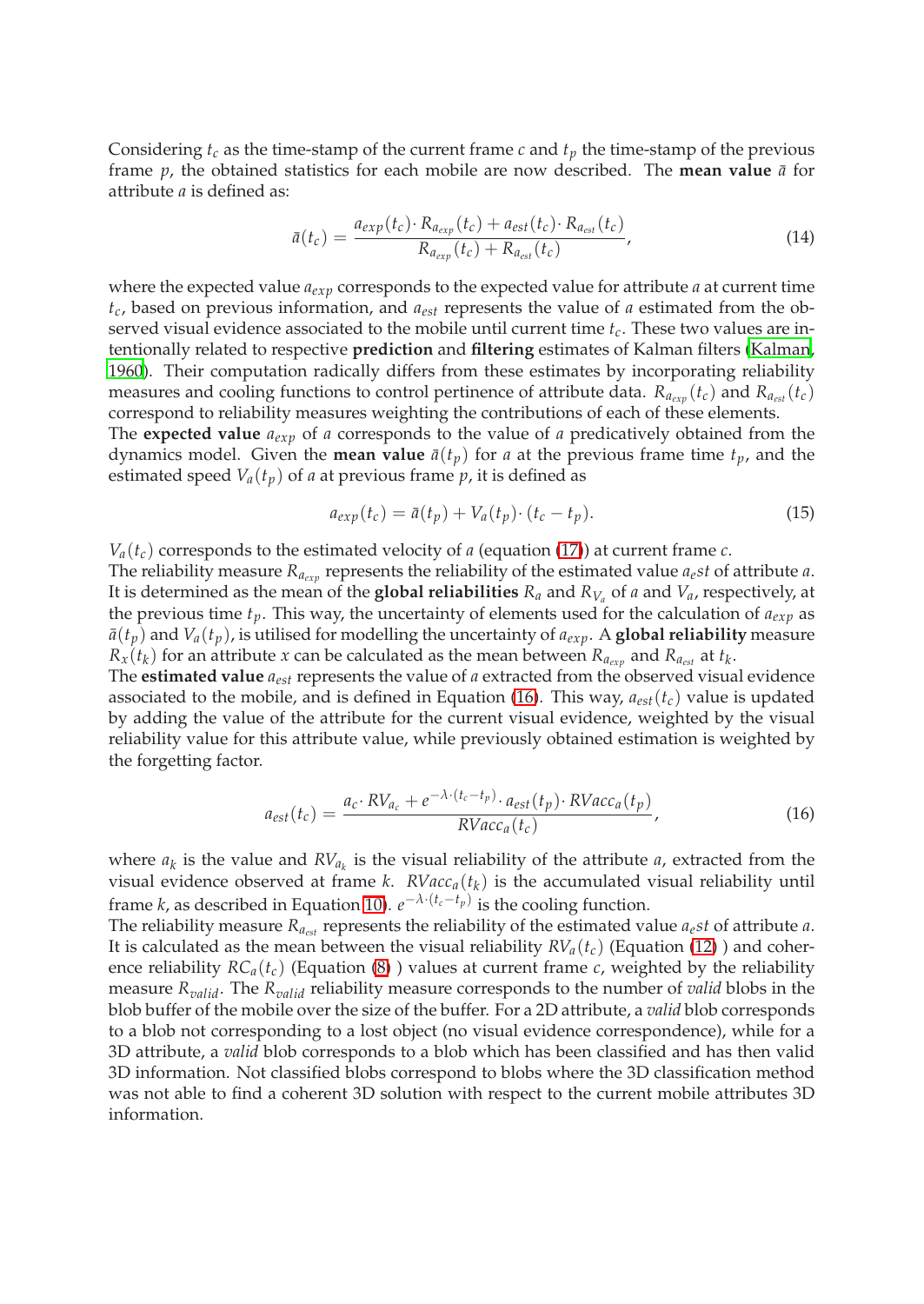The statistics considered for velocity  $V_a$  follow the same idea of the previously defined equations for attribute *a*, with the difference that no expected value for the velocity of *a* is calculated, obtaining the value of the statistics of  $V_a$  directly from the visual evidence data. The velocity  $V_a$  of *a* is then defined as

<span id="page-13-0"></span>
$$
V_a(t_c) = \frac{V_{a_c} \cdot RV_{V_{a_c}} + e^{-\lambda \cdot (t_c - t_p)} \cdot V_a(t_p) \cdot RVacc_{V_a}(t_p)}{RVacc_{V_a}(t_c)},
$$
\n(17)

where  $V_{a_k}$  corresponds to current instant velocity, extracted from the  $a$  attribute values observed at video frames *k* and *j*, where *j* corresponds to the nearest previous valid frame index previous to *k*.  $RV_{V_{a_k}}$  corresponds to the visual reliability of the current instant velocity as de-<sup>1</sup><br>
fined in previous Section [3.2.1.1.](#page-10-3) Then, visual and coherence reliability measures for attribute *V<sup>a</sup>* can be calculated in the same way as for any other attribute, as described in Section [3.2.1.1.](#page-10-3) Finally, the **likelihood measure**  $p_m$  for a mobile  $m$  can be defined in many ways by combining the present attribute statistics. The chosen likelihood measure for  $p_m$  is a weighted mean of the probability measures for different group of attributes (group  $\{w, l, h\}$  as  $D_{3D}$ ,  $\{x, y\}$  as  $V_{3D}$ ,  $\{W, L\}$  as  $D_{2D}$ , and  $\{X, Y\}$  as  $V_{2D}$ ), weighted by a joint reliability measure for each group, throughout the video sequence, as presented in Equation [\(18\)](#page-13-1).

<span id="page-13-1"></span>
$$
p_m = \frac{\sum_{k \in K} R_k C_k}{\sum_{k \in K} R_k}
$$
\n(18)

with  $K = \{D_{3D}, V_{3D}, D_{2D}, V_{2D}\}\$  and

<span id="page-13-2"></span>
$$
C_{D_{3D}} = \frac{\sum_{d \in \{w, l, h\}} (RC_d + P_d) \overline{RV}_d}{\sum_{d \in \{w, l, h\}} RD_d}
$$
(19)

<span id="page-13-3"></span>
$$
C_{V_{3D}} = \frac{MP_V + P_V + RC_V}{3.0},\tag{20}
$$

$$
C_{D_{2D}} = R_{valid_{2D}} \cdot \frac{RC_W + RC_H}{2},\tag{21}
$$

$$
C_{V_{2D}} = R_{valid_{2D}} \cdot \frac{RC_{V_X} + RC_{V_Y}}{2.0},
$$
 (22)

where  $R_{valid_{2D}}$  is the  $R_{valid}$  measure for 2D information, corresponding to the number of not *lost* blobs in the blob buffer, over the current blob buffer size. From equation [\(18\)](#page-13-1),  $R_{D_{2D}}$  is the mean between mean visual reliabilities  $\overline{RV}_W(t_c)$  and  $\overline{RV}_H(t_c)$ , multiplied by  $R_{valid_{2D}}$  measure.  $R_{V_{2D}}$  is the mean between  $RV_X(t_c)$  and  $RV_Y(t_c)$ , also multiplied by  $R_{valid_{2D}}$  measure.  $R_{D_{3D}}$  is the mean between  $RV_w(t_c)$ ,  $RV_l(t_c)$ , and  $RV_h(t_c)$  for 3D dimensions  $w$ , *l*, and *h*, respectively, and multiplied by  $R_{valid_{3D}}$  measure.  $R_{valid_{3D}}$  is the  $R_{valid}$  measure for 3D information, corresponding to the number of not *classified* blobs in the blob buffer, over the current blob buffer size.  $R_{V_{3D}}$  is the mean between  $RV_x(t_c)$  and  $RV_y(t_c)$  for 3D coordinates *x* and *y*, also multiplied by  $R_{valid_{3D}}$  measure. Measures  $C_{D_{2D}}$ ,  $C_{D_{3D}}$ ,  $C_{V_{2D}}$ , and  $C_{V_{3D}}$  are considered as measures of temporal coherence (i.e. discrepancy between estimated and measured values) of the dimensional attributes ( $D_{2D}$  and  $D_{3D}$ ) and the position velocities ( $V_{2D}$  and  $V_{3D}$ ). The measures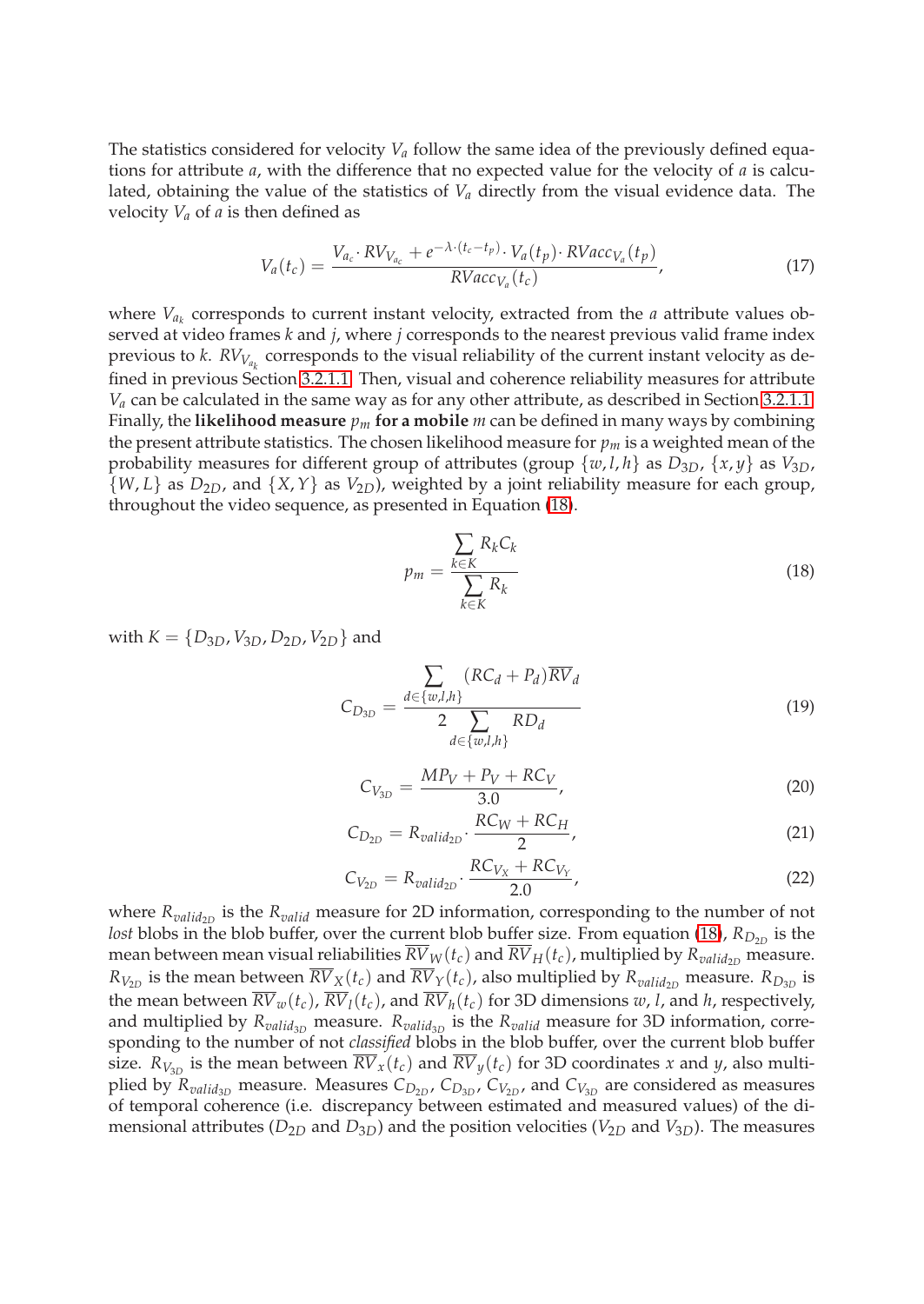$R_{D_{3D}}$ ,  $R_{V_{3D}}$ ,  $R_{D_{2D}}$ , and  $R_{V_{2D}}$  are the accumulation of visibility measures in time (with decreasing factor).

*Pw*, *P<sup>l</sup>* , and *P<sup>h</sup>* in Equation [\(19\)](#page-13-2) correspond to the mean probability of the dimensional attributes according to the a priori models of objects expected in the scene, considering the cooling function as in Equation [\(16\)](#page-12-1). Note that parameter  $t_c$  has been removed for simplicity.  $MP_V$ ,  $P_V$ , and  $RC_V$  values present in Equation [\(20\)](#page-13-3) are inferred from attribute speeds  $V_x$  and  $V_y$ .  $MP_V$  represents the probability of the current velocity magnitude  $V =$  $\sqrt{V_x^2 + V_y^2}$  with respect to a pre-defined velocity model for the classified object, added to the expected object model, defined in the same way as described in Section [3.1.](#page-6-0) *P<sup>V</sup>* corresponds to the mean probability for the position probabilities  $P_{V_x}$  and  $P_{V_y}$ , calculated with the values of  $P_w$  and  $P_l$ , as the 3D position is inferred from the base dimensions of the parallelepiped.  $RC_V$  corresponds to the mean between  $RC_{V_x}$  and  $RC_{V_y}.$ 

This way, the value  $p_m$  for a mobile object  $m$  will mostly consider the probability values for attribute groups with higher reliability, using the values that can be trusted the most. At the same time, different aspects of uncertainty have been considered in order to better represent and identify several issues present in video analysis.

#### **3.2.2 Hypothesis Representation**

In the context of tracking, a hypothesis corresponds to a set of mobile objects representing a possible configuration, given previously estimated object attributes (e.g. width, length, velocity) and new incoming visual evidence (blobs at current frame).

<span id="page-14-0"></span>The representation of the tracking information corresponds to a *hypothesis set list* as seen in figure [5.](#page-14-0) Each *related hypothesis set* in the *hypothesis set list* represents a set of hypotheses exclusive between them, representing different alternatives for mobiles configurations temporally or visually related. Each hypothesis set can be treated as a different tracking sub-problem, as one of the ways of controlling the combinatorial explosion of mobile hypotheses. Each hypothesis



Fig. 5. Representation scheme utilised by our new tracking approach. The representation consists in a list of hypotheses sets. Each hypotheses set consists in a set of hypotheses temporally or visually related. Each hypothesis corresponds to a set of mobile objects representing a possible objects configuration in the scene.

has associated a likelihood measure, as seen in equation [\(23\)](#page-14-1).

<span id="page-14-1"></span>
$$
P_H = \sum_{i \in \Omega(H)} p_i \cdot T_i,\tag{23}
$$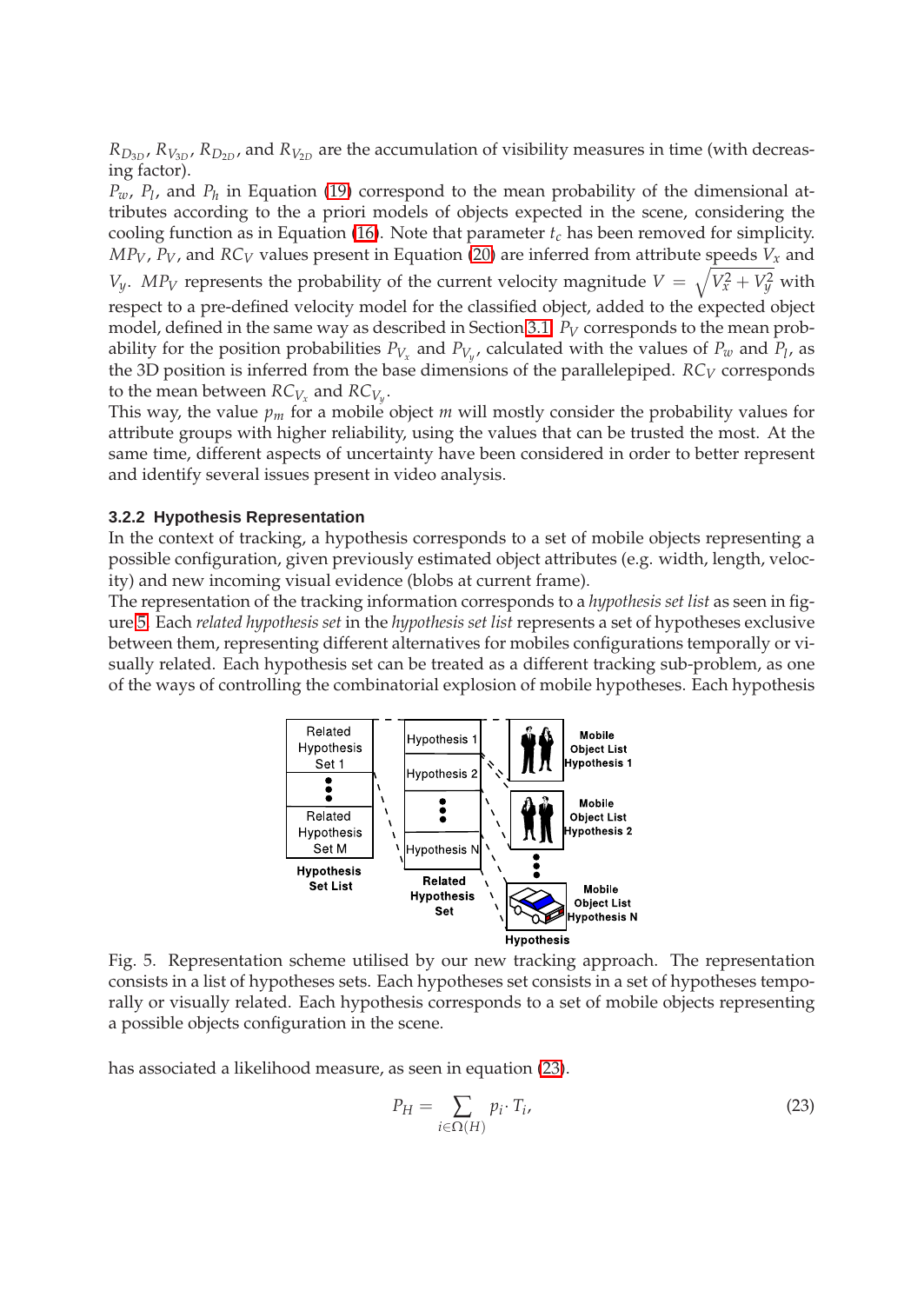where  $\Omega(H)$  corresponds to the set of mobiles represented in hypothesis  $H$ ,  $p_i$  to the likelihood measure for a mobile *i* (as previously obtained from the dynamics model in Equation [\(18\)](#page-13-1)), and *T<sup>i</sup>* to a temporal reliability measure for a mobile *i* relative to hypothesis *H*, based on the life-time of the object in the scene.

Then, the likelihood measure *P<sup>H</sup>* for an hypothesis *H* corresponds to the summation of the likelihood measures for each mobile object, weighted by a temporal reliability measure for each mobile, accounting for the life-time of each mobile. This reliability measure allows to give higher likelihood to hypotheses containing objects validated for more time in the scene, and is defined in equation [\(24\)](#page-15-1).

<span id="page-15-1"></span>
$$
T_i = \frac{F_i}{\sum_{j \in \Omega(H)} F_j}.
$$
\n(24)

This reliability measure intends to grant the survival of hypotheses containing objects of proved existence.

#### <span id="page-15-0"></span>**3.3 MILES: A new approach for incremental event learning and recognition**

MILES is based on *incremental concept formation models* [\(Gennari et al.](#page-25-15), [1990\)](#page-25-15). Conceptual clustering consists in describing classes by first generating their conceptual descriptions and then classifying the entities according to these descriptions. *Incremental concept formation models* is a conceptual clustering approach which incrementally creates a new concept without extensive reprocessing of the previously encountered instances. The knowledge is represented by a hierarchy of concepts partially ordered by generality. A *category utility* function is used to evaluate the quality of the obtained concept hierarchies [\(McKusick & Thompson, 1990](#page-25-16)).

MILES is an extension of incremental concept formation models for learning video events. The approach uses as input a set of attributes from the tracked objects in the scene. Hence, the only hypothesis of MILES is the availability of tracked object attributes (e.g. position, posture, class, speed). MILES constructs a **hierarchy of state and event concepts h**, based on the **state and event instances** extracted from the tracked object attributes.

A **state concept** is the model of a spatio-temporal property valid at a given instant or stable on a time interval. A **state concept** *S* (*c*) , in a hierarchy **h**, is modelled as a **set of attribute models**  $\{n_i\}$ , with  $i \in \{1, ..., T\}$ , where  $n_i$  is modelled as a random variable  $N_i$  which follows a Gaussian distribution  $N_i \sim \mathcal{N}(\mu_{n_i}; \sigma_{n_i})$ . *T* is the number of attributes of interest. The state concept  $S^{(c)}$  is also described by its **number of occurrences**  $N(S^{(c)})$ , its **probability of occur***rence*  $\mathcal{P}(S^{(c)}) = N(S^{(c)})/N(S^{(p)})$  ( $S^{(p)}$  is the root state concept of **h**), and the **number of event occurrences**  $N_E(S^{(c)})$  (number of times that state  $S^{(c)}$  passed to another state, generating an event).

A **state instance** is an instantiation of a state concept, associated to a tracked object **o**. The state instance  $S^{(o)}$  is represented as the set attribute-value-measure triplets  $\mathbf{T_o} = \{(v_i; V_i; R_i)\}\)$ , with  $i \in \{1, \ldots, T\}$ , where  $R_i$  is the reliability measure associated to the obtained value  $V_i$  for the attribute  $v_i$ . The measure  $R_i \in [0,1]$  is 1 if associated data is totally reliable, and 0 if totally unreliable.

An  $\bf{event\ concept\ } E^{(c)}$  is defined as the change from a starting state concept  $S_a^{(c)}$  to the arriving state concept  $S_h^{(c)}$  $\mathbf{b}^{(c)}$  in a hierarchy **h**. An **event concept**  $E^{(c)}$  is described by its **number of occurrences**  $N(E^{(c)})$ , and its **probability of occurrence**  $\mathcal{P}(E^{(c)}) = N(E^{(c)})/N_E(S_a^{(c)})$  (with  $S_a^{(c)}$  its starting state concept).

The state concepts are hierarchically organised by generality, with the children of each state representing specifications of their parent. A unidirectional link between two state concepts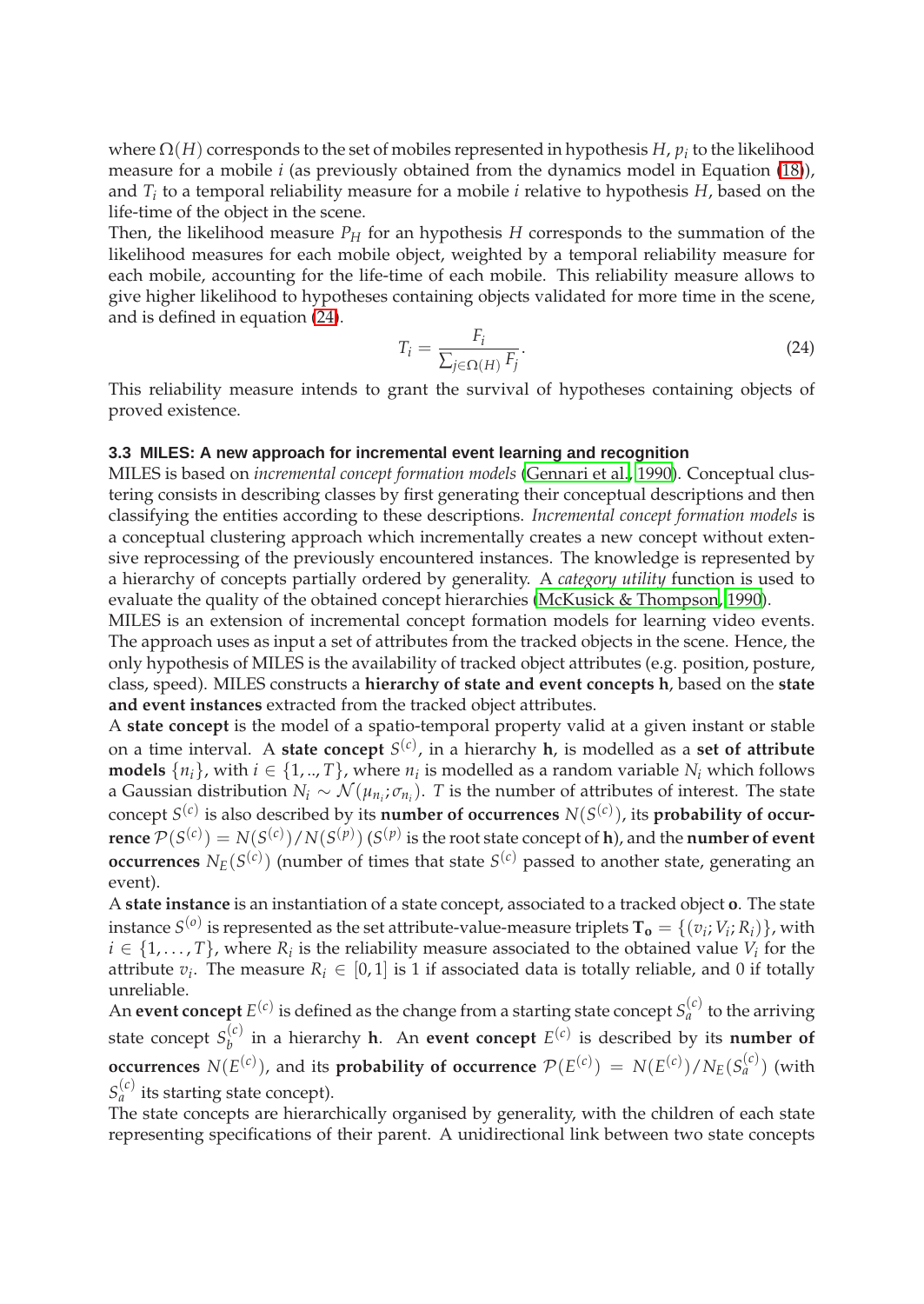<span id="page-16-0"></span>corresponds to an event concept. An example of a hierarchy of states and events is presented in Figure [6.](#page-16-0) In the example, the state  $S_1$  is a more general state concept than states  $S_{1,1}$  and  $S_{1,2}$ , and so on. Each pair of state concepts  $(S_{1,1}$ ;  $S_{1,2})$  and  $(S_{3,2}$ ;  $S_{3,3})$ , is linked by two events concepts, representing the occurrence of events in both directions.



Fig. 6. Example of a hierarchical event structure resulting from the proposed event learning approach. Rectangles represent states, while circles represent events.

#### **3.3.1 MILES Learning Process**

The input of MILES corresponds to a list of tracked object attributes. MILES needs that the objects are tracked in order to detect the occurrence of *events*. There is no constraint on the number of attributes, as MILES has been conceived for learning state and event concepts in general. For each attribute, MILES needs a normalisation value to be defined prior to its computation. This value corresponds to the concept of *acuity*.

The **acuity** [\(Gennari et al., 1990\)](#page-25-15) is a system parameter that specifies the minimal value for numerical attributes standard deviation *σ* in a state concept. In psycho-physics, the *acuity* corresponds to the notion of a *just noticeable difference*, the lower limit on the human perception ability. This concept is used for the same purpose in MILES, but the main difference with its utilisation in previous work [\(Gennari et al.](#page-25-15), [1990](#page-25-15)) is that the *acuity* was used as a single parameter, while in MILES each numerical attribute *n<sup>i</sup>* has associated an acuity value *An<sup>i</sup>* . This improvement allows to represent different normalisation scales and units associated to different attributes (e.g. kilo, meter, centimetre) and to represent the interest of users for different applications (more or less coarse precision). The acuity parameter needs to be set-up manually to enable the user to regulate the granularity of the earned states.

Initially, before the first execution of MILES, the hierarchy **h** is initialised as an empty tree. If MILES has been previously executed, the incremental nature of MILES learning process allows that the resulting hierarchy **h** can be utilised as the initial hierarchy of a new execution. At each video frame, MILES utilises the list of all tracked objects **O** for updating the hierarchy **h**. For each object **o** in **O**, MILES first gets the set of triplets **To**, which serves as input for the state concept updating process of **h**. This updating process is described in Section [3.3.2.](#page-17-0) The updating process returns a list **L<sup>o</sup>** of the current state concepts recognised for the object **o** at each level of **h**.

Then, the event concepts  $E^{(c)}$  of the hierarchy  ${\bf h}$  are updated comparing the new state concept list *L<sup>o</sup>* with the list of state concepts recognised for the object **o** at the previous frame.

Finally, MILES gives as output for each video frame, the updated hierarchy **h** and the list of the currently recognised state and event concepts for each object **o** in **O**.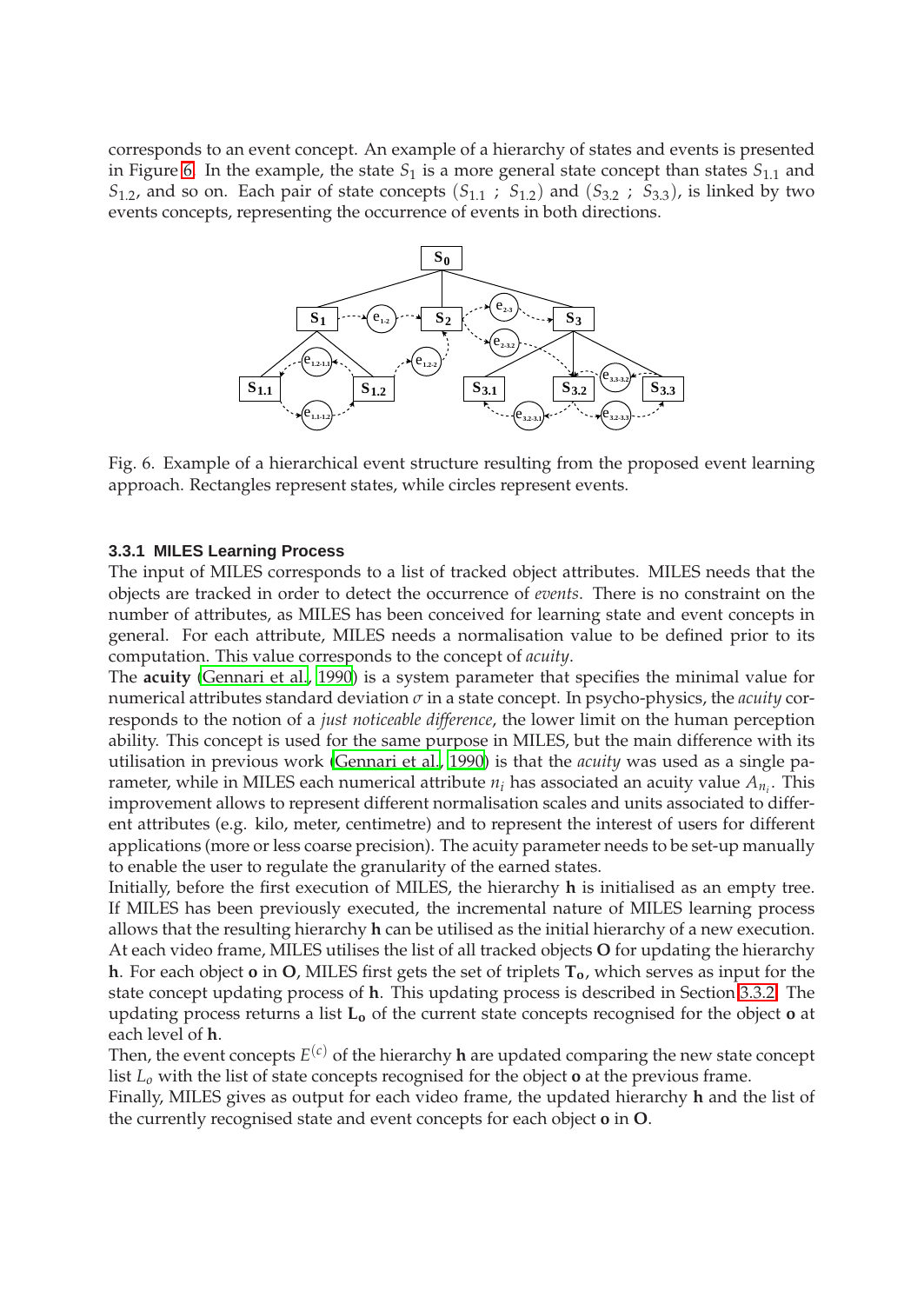#### <span id="page-17-0"></span>**3.3.2 States Updating Algorithm**

The hierarchy updating algorithm incorporates the new information at each level of the tree, starting from the root state.

The algorithm starts by accessing the analysed state **C** from the current hierarchy **h**. If the tree is empty, the initialisation of the hierarchy is performed by creating a state with the triplets **To**, for the first processed object.

Then, for the case that **C** corresponds to a terminal state (the state has no children), a *cutoff* test is performed. The **cutoff** is a criteria utilised for stopping the creation (i.e. specialisation) of children states. It can be defined as:

$$
\text{cutoff} = \left\{ \begin{array}{ccc} \text{true} & \text{if} & \{ \mu_{n_i} - V_{n_i} \le A_{n_i} \\ \text{false} & \text{else} \end{array} \right. \quad \left\{ \begin{array}{c} \mu_{n_i} - V_{n_i} \le A_{n_i} \\ \forall \ i \in \{1, \dots, T\} \end{array} \right\} \quad , \tag{25}
$$

where *Vn<sup>i</sup>* is the value of the *i*-th triplet of **To**. This equation means that the learning process will stop at the concept state  $S_k^{(c)}$  $\mathbf{k}^{(c)}$  if no meaningful difference exists between each attribute value of  $\mathbf{T_o}$  and the mean value  $\mu_{n_i}$  of the attribute  $n_i$  for the state concept  $S_k^{(c)}$  $\binom{c}{k}$  (based on the attribute *acuity An<sup>i</sup>* ).

If the *cutoff* test is passed, two children are generated for **C**, one initialised with **T<sup>o</sup>** and the other as a copy of **C**. Then, passing or not passing the *cutoff* test, **T<sup>o</sup>** is incorporated to the state **C** (state incorporation is described in Section [3.3.3\)](#page-18-0). In this terminal state case, the updating process then stops.

If **C** has children, first **T<sup>o</sup>** is immediately incorporated to **C**. Next, different new hierarchy configurations have to be evaluated among all the children of **C**. In order to determine in which state concept the triplets list  $T_0$  is next incorporated (i.e. the state concept is recognised), a quality measure for state concepts called **category utility** is utilised, which measures how well the instances are represented by a given category (i.e. state concept).

The category utility *CU* for a class partition of *K* state concepts (corresponding to a possible configuration of the children for the currently analysed state **C**) is defined as:

$$
CU = \frac{\sum_{k=1}^{K} \frac{\mathcal{P}(S_k^{(c)}) \sum_{i=1}^{T} \left( \frac{A_{n_i}}{\sigma_{n_i}^{(k)}} - \frac{A_{n_i}}{\sigma_{n_i}^{(p)}} \right)}{2 \cdot T \cdot \sqrt{\pi}}}{K},
$$
(26)

where  $\sigma_{n_i}^{(k)}$  (respectively for  $\sigma_{n_i}^{(p)}$ ) is the standard deviation for the attribute  $n_i$  of  $\mathbf{T_o}$ , with  $i \in \{1, 2, ..., T\}$ , in the state concept  $S_k^{(c)}$  $\binom{c}{k}$  (respectively for the root state *S*<sup> $\binom{c}{p}$ </sup>).

It is worthy to note that the category utility *CU* serves as the major criteria to decide how to balance the states given the learning data. *CU* is an efficient criteria because it compares the relative frequency of the candidate states together with the relative Gaussian distribution of their attributes, weighted by their significant precision (predefined acuity).

Then, the different alternatives for the incorporation of **T<sup>o</sup>** are:

(a) The incorporation of **T<sup>o</sup>** to a existing state **P** gives the best *CU* score. In this case, the hierarchy updating algorithm is recursively called, considering **P** as root.

(b) The generation of a new state concept **Q** from instance **T<sup>o</sup>** gives the best CU score **x**. In this case, the new state **Q** is inserted as child of **C**, and the updating process stops.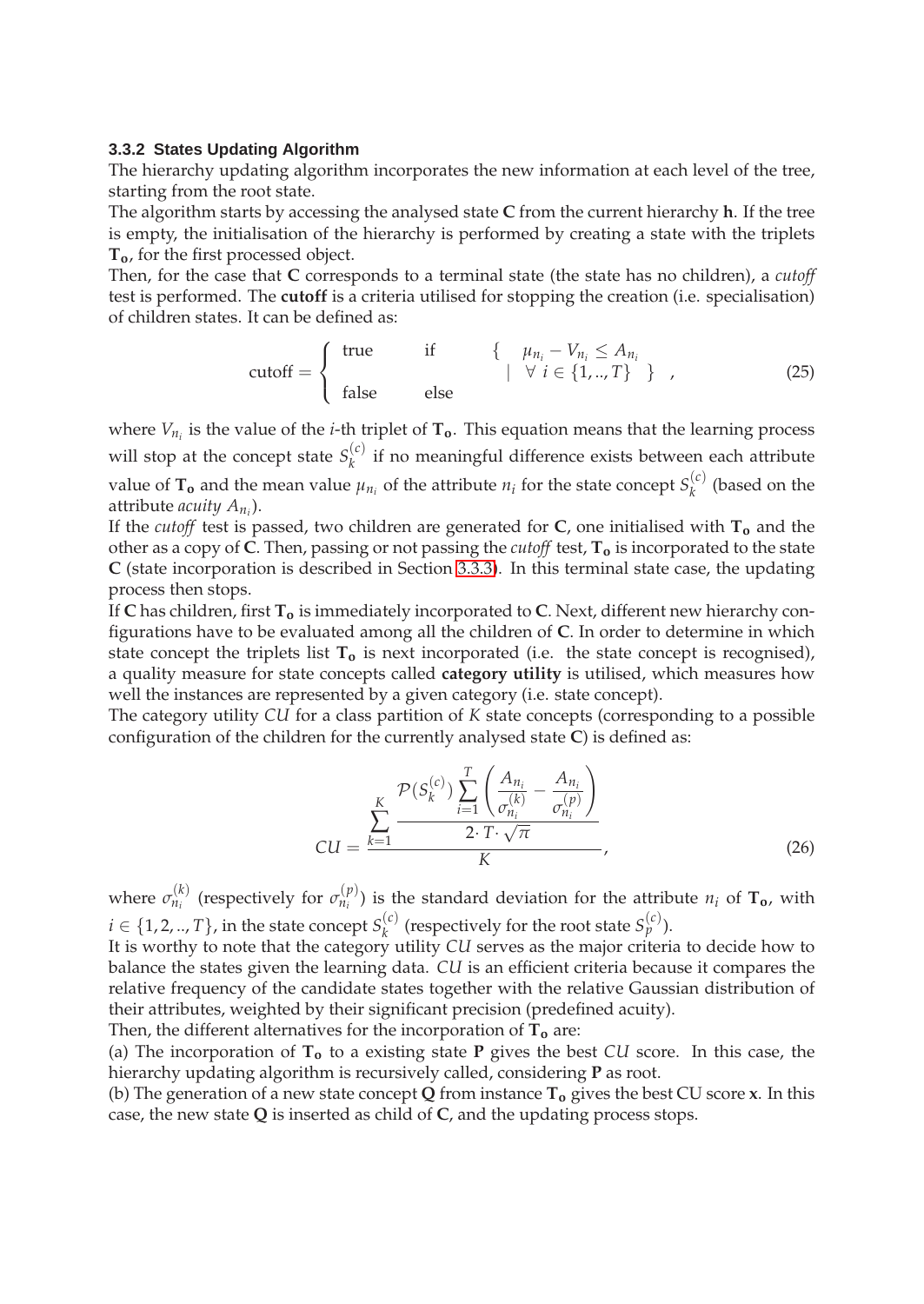(c) Consider the state **M** as the resulting state from merging the best state **P** and the second best state **R**. Also, consider **y** as the CU score of replacing states **P** and **R** with **M**. If the best CU score is **y**, the hierarchy is modified by the **merge operator**. Then, the hierarchy updating algorithm is recursively called, using the sub-tree from state **M** as the tree to be analysed. The **merge operator** consists in merging two state concepts  $S_p$  and  $S_q$  into one state  $S_M$ , while  $S_p$ and  $S_q$  become the children of  $S_M$ , and the parent of  $S_p$  and  $S_q$  becomes the parent of  $S_M$ , as depicted in Figure [7.](#page-18-1) The merge operator also generates new events for state  $S_M$  which generalise the transitions incoming and leaving states *S<sup>p</sup>* and *Sq*.

<span id="page-18-1"></span>

Fig. 7. Result of a merging operation. Blue boxes represent the states to be merged. The green box represents the resulting merged state. Red dashed lines represent the existing events, while the green dashed lines are the new events from the merging process.

(d) Consider **z** as the CU score of replacing state **P** with its children. If the best CU score is **z**, the hierarchy is modified by the **split operator**. Then, the hierarchy updating algorithm is recursively called, using the sub-tree from the current state **C** again. The **split operator** consists in replacing a state *S* with its children, as depicted in Figure [8.](#page-18-2) This process implies to suppress the state concept *S* together with all the events in which the state is involved. Then, the children of the state *S* must be included as children of the parent state of *S*.

<span id="page-18-2"></span>

Fig. 8. Split operator in MILES approach. The blue box represents the state to be split. Red dashed lines represent events.

At the end of the hierarchy updating algorithm, each current state **C** for the different levels of the hierarchy is stored in the list **L** of current state concepts for object **o**.

#### <span id="page-18-0"></span>**3.3.3 Incorporation of New Object Attribute Values**

The incorporation process consists in updating a state concept with the triplets **T<sup>o</sup>** for an object **o**. The proposed updating functions are incremental in order to improve the processing time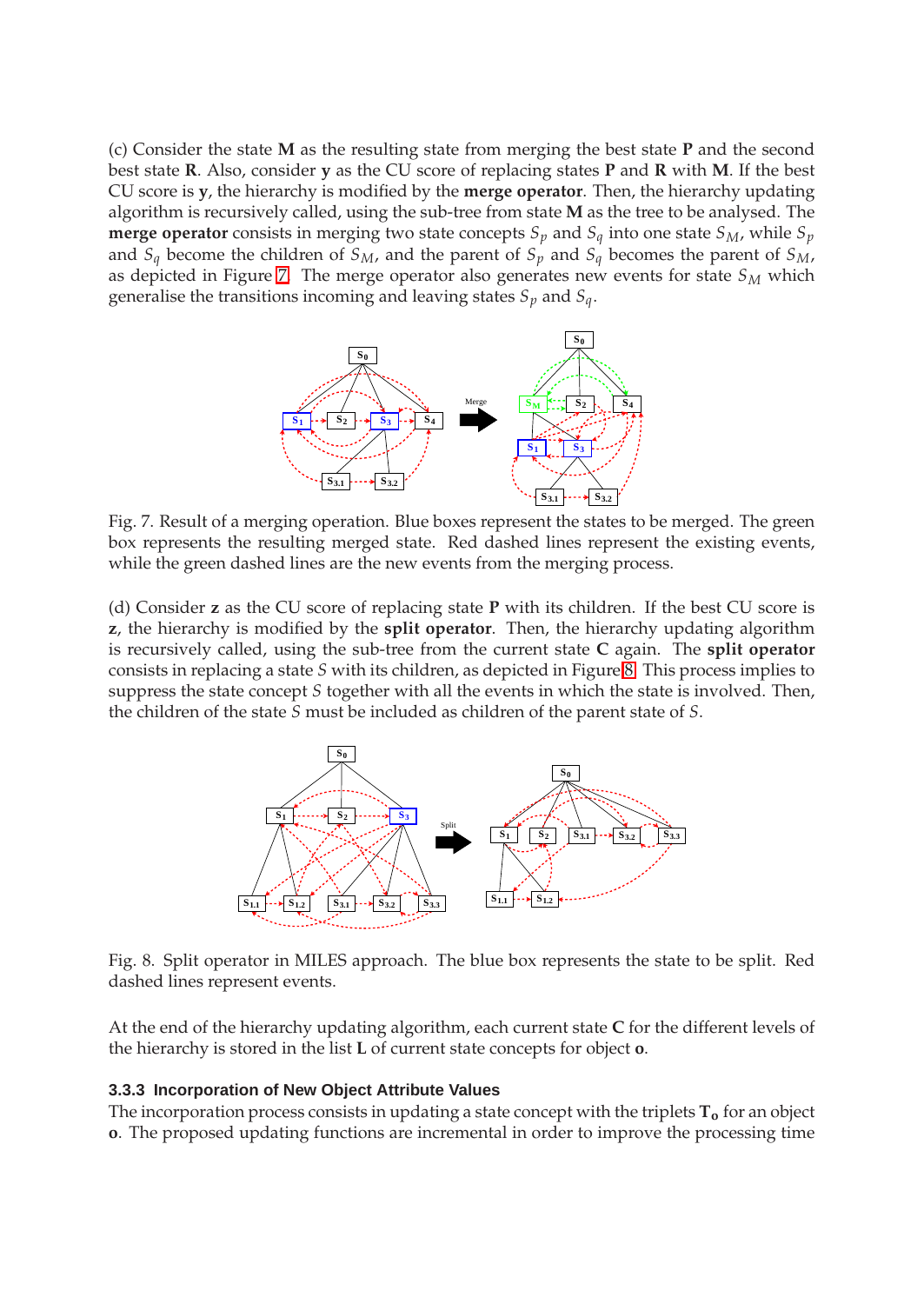performance of the approach. The incremental updating function for the mean value  $\mu_n$  of an attribute *n* is presented in Equation [\(27\)](#page-19-0).

<span id="page-19-0"></span>
$$
\mu_n(t) = \frac{V_n \cdot R_n + \mu_n(t-1) \cdot \text{Sum}_n(t-1)}{\text{Sum}_n(t)},\tag{27}
$$

with

<span id="page-19-2"></span>
$$
Sum_n(t) = R_n + Sum_n(t-1),
$$
\n(28)

where  $V_n$  is the attribute value and  $R_n$  is the reliability.  $Sum_n$  is the accumulation of reliability values *Rn*.

The incremental updating function for the standard deviation  $\sigma_n$  for attribute *n* is presented in Equation [\(29\)](#page-19-1).

<span id="page-19-1"></span>
$$
\sigma_n(t) = \sqrt{\frac{S_{um_n}(t-1)}{S_{um_n}(t)}} \cdot \left(\sigma_n(t-1)^2 + \frac{R_n \cdot \Delta_n}{S_{um_n}(t)}\right).
$$
\n
$$
\Delta_n = (V_n - \mu_n(t-1))^2
$$
\n(29)

For a new state concept, the initial values taken for Equations [\(27\)](#page-19-0), [\(28\)](#page-19-2), and [\(29\)](#page-19-1) with  $t = 0$ correspond to  $\mu_n(0) = V_n$ ,  $Sum_n(0) = R_n$ , and  $\sigma_n(0) = A_n$ , where  $A_n$  is the *acuity* for the attribute *n*.

In case that, after updating the standard deviation Equation [\(29\)](#page-19-1), the value of  $\sigma_n(i)$  is lower than the *acuity*  $A_n$ ,  $\sigma_n(i)$  is reassigned to  $A_n$ . This way, the acuity value establishes a lower bound for the standard deviation of an attribute.

#### **4. Evaluation and Results**

#### **4.1 Evaluating Tracking**

For evaluating the tracking approach, four benchmark videos publicly accessible have been evaluated. These videos are part of the evaluation framework proposed in ETISEO project [\(Nghiem et al.](#page-26-14), [2007\)](#page-26-14). The obtained results have been compared with other algorithms which have participated in the ETISEO project. These four chosen videos are:

- **AP-11-C4:** Airport video of an apron (AP) with one person and four vehicles moving in the scene over 804 frames.
- **AP-11-C7:** Airport video of an apron (AP) with five vehicles moving in the scene over 804 frames.
- **RD-6-C7:** Video of a road (RD) with approximately 10 persons and 15 vehicles moving in the scene over 1200 frames.
- **BE-19-C1:** Video of a building entrance (BE) with three persons and one vehicle over 1025 frames.

The tests were performed with a computer with processor Intel Xeon CPU 3.00 GHz, with 2 Giga Bytes of memory. For obtaining the 3D model information, two parallelepiped models have been pre-defined for person and vehicle classes. The precision on 3D parallelepiped height values to search the classification solutions has been fixed in 0.08[*m*], while the precision on orientation angle has been fixed in *π*/40[*rad*].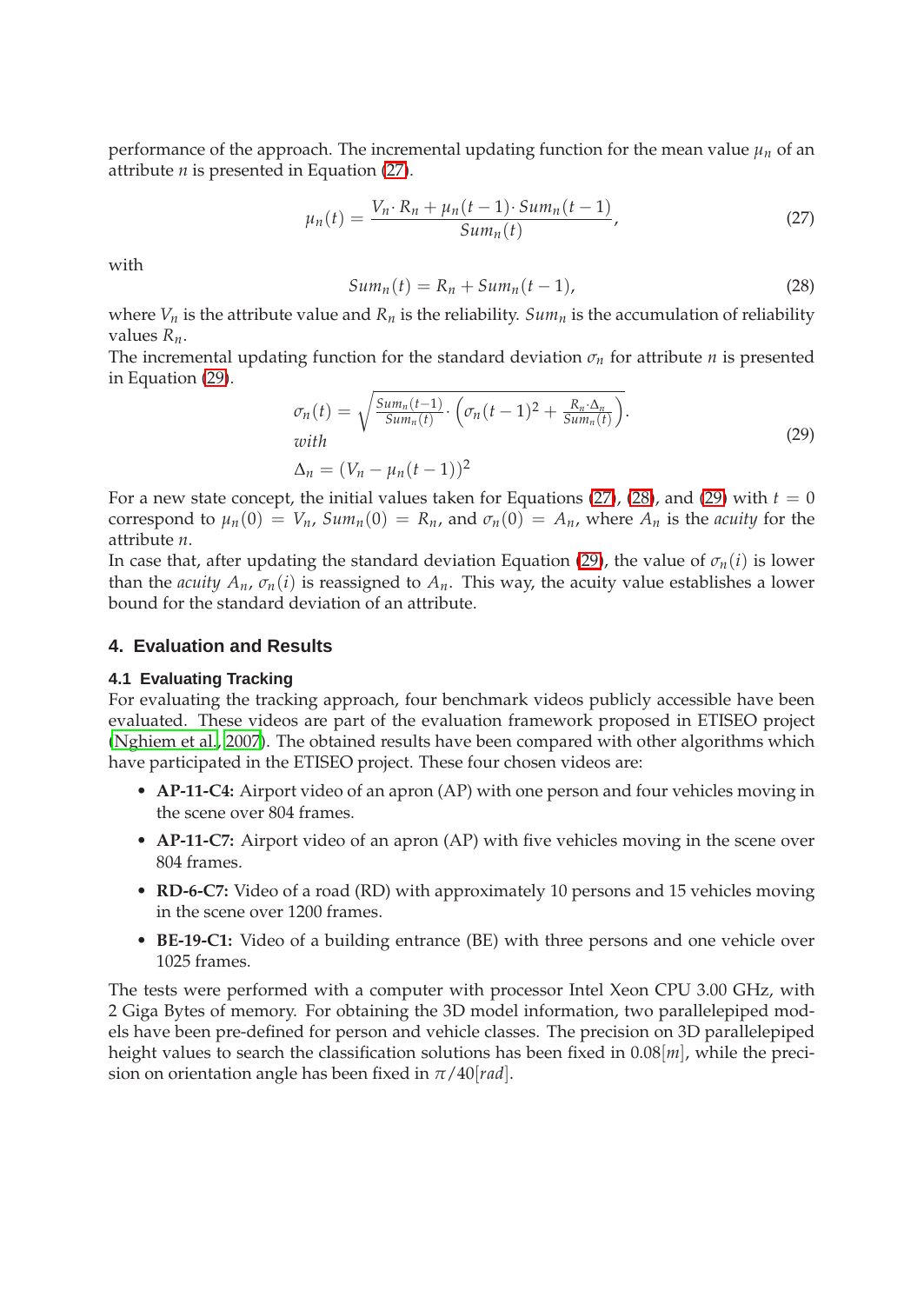<span id="page-20-0"></span>

Fig. 9. Summary of results for the Tracking Time metric *TTracked* for the four analysed videos. The labels at the horizontal axis represent the identifiers for anonymous research groups participating to the evaluation, except for the **MZ** label, which represents the proposed tracking approach. Horizontal lines at the level of the obtained results for the proposed approach have been added to help in the comparison of results with other research groups.

#### **4.1.1 Results**

The **Tracking Time** metric utilised in ETISEO project for evaluating object tracking has been used (*TTracked* from now on). This metric measures the ratio of time that an object present in the reference data has been observed and tracked with a consistent ID over tracking period. The results using this metric are summarised in Figure [9.](#page-20-0)

The results are very competitive with respect to the other tracking approaches. Over 15 tracking results, the proposed approach has the second best result on the apron videos, and the third best result for the road video. The worst result for the proposed tracking approach has been obtained for the building entrance video, with a fifth position. For understanding these results it is worthy to analyse the videos separately. In further figures, the green bounding box enclosing an object represents the currently associated blob. The white bounding box enclosing a mobile corresponds to its 2D representation, while yellow lines correspond to its 3D parallelepiped representation. Red lines following the mobiles correspond to the 3D central points of the parallelepiped base found during the tracking process for the object. In the same way, blue lines following the mobiles correspond to the 2D representation centroids found. Images of these results are shown in Figure [10.](#page-21-0)

The processing time performance of the proposed tracking approach has been also analysed in this experiment. Unfortunately, ETISEO project has not incorporated the processing time performance as one of its evaluation metrics, thus it is not possible to compare the obtained results with the other tracking approaches. Table [1](#page-22-0) summarises the obtained results for time metrics: mean processing time per frame  $\overline{T_p}$ , mean frame rate  $\overline{F_p}$ , standard deviation of the processing time per frame  $\sigma_{T_p}$ , and maximal processing time utilised in a frame  $T_p^{(max)}$ . The results show a high processing time performance, even for the road video **RD-6-C7** ( $\overline{F_p}$  =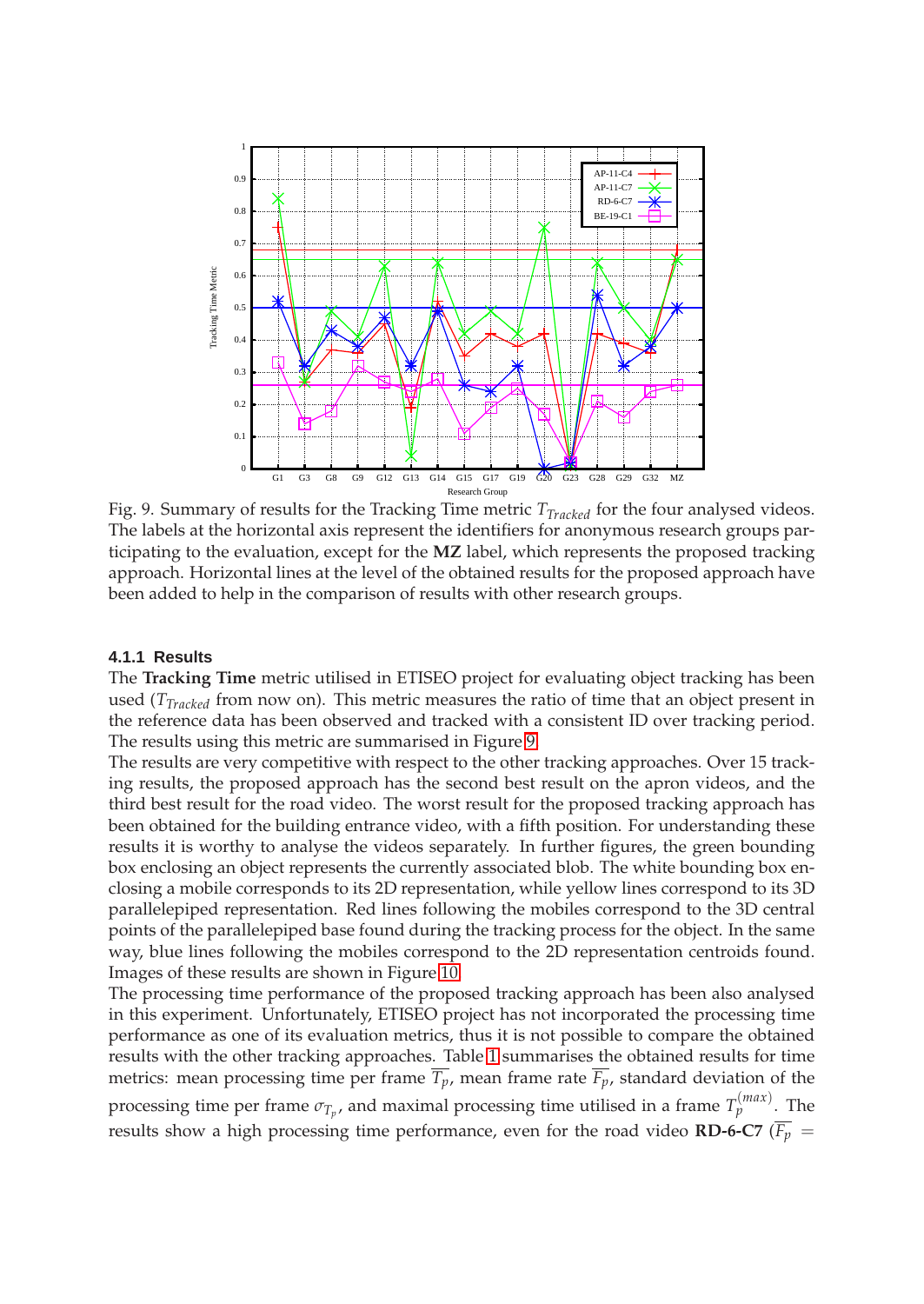<span id="page-21-0"></span>



Fig. 10. Results for tracking experiment.

42.7[ *f rames*/*sec*]), which concentrated several objects simultaneously moving in the scene. The fastest processing times for videos **AP-11-C7** ( $\overline{F_p}$  = 85.5[*f rames*/*sec*]) and **BE-19-C1** ( $\overline{F_p}$  = 86.1[ *f rames*/*sec*]) are explained from the fact that there was a part of the video where no object was present in the scene, and because of the reduced number of objects. The high performance for the video **AP-11-C4** ( $\overline{F_p}$  = 76.4[ $\overline{f$ *rames*/ $\overline{sec}$ ) is because of the reduced number of objects. The maximal processing time for a frame  $T_p^{(max)}$  is never greater than one second, and the  $\overline{T_p}$ and  $\sigma_{\text{T}_p}$  metrics show that this maximal value can correspond to isolated cases.

The comparative analysis of the tracking approach has shown that the proposed algorithm can achieve a high performance in terms of quality of solutions for video scenes of moderated complexity. The results obtained by the algorithm are encouraging as they were always over the 69% of the total of research groups. It is important to consider that no system parameters reconfiguration has been made made between different tested videos, as one of the advantages on utilising a generic object model.

In terms of processing time performance, with a mean frame rate of 70.4[ *f rames*/*s*] and a frame rate of 42.7[ *f rames*/*s*] for the hardest video in terms of processing, it can be concluded that the proposed object tracking approach can have a real-time performance for video scenes of moderated complexity.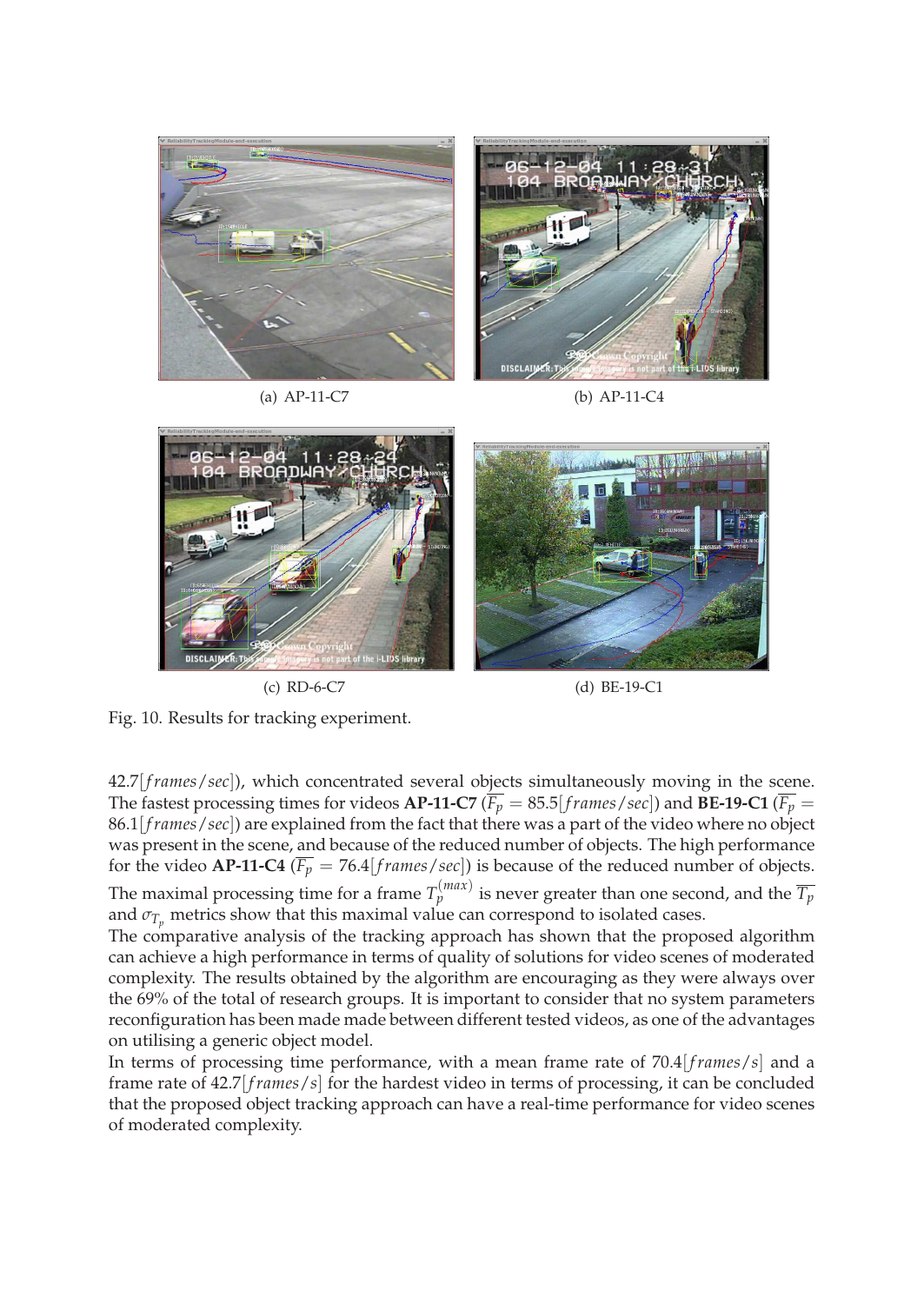<span id="page-22-0"></span>

| Video           | Length | $\overline{F_p}$ [frames/s] | $\overline{T_p}[s]$ | $\sigma_{T_n} s $ | max  |
|-----------------|--------|-----------------------------|---------------------|-------------------|------|
| $AP-11-C4$      | 804    | 76.4                        | 0.013               | 0.013             | 0.17 |
| AP-11-C7        | 804    | 85.5                        | 0.012               | 0.027             | 0.29 |
| $RD-6-C7$       | 1200   | 42.7                        | 0.023               | 0.045             | 0.56 |
| <b>BE-19-C1</b> | 1025   | 86.1                        | 0.012               | 0.014             | 0.15 |
| Mean            |        | 70.4                        | 0.014               |                   |      |

Table 1. Evaluation of results obtained for both analysed video clips in terms of processing time performance.

The road and building entrance videos show the need of new efforts on the resolution of harder static and dynamic occlusion problems. The interaction between the proposed parallelepiped model with appearance models can be an interesting first approach to analyse in the future for these cases. Nevertheless, appearance models are not useful in case of noisy data, bad contrast, or objects too far in the scene, but the general object model utilised in the proposed approach, together with a proper management of possible hypotheses, allows to better respond to these situations.

# **4.2 Evaluation of MILES**

The capability of MILES for automatically learning and recognising real world situations has been evaluated, using two videos for elderly care at home. The video scene corresponds to an apartment with a table, a sofa, and a kitchen, as shown in Figure [11.](#page-22-1) The videos correspond to an elderly man (Figure [11\(a\)\)](#page-22-2) and an elderly woman (Figure [11\(b\)\)](#page-22-3), both performing tasks of everyday life as cooking, resting, and having lunch. The lengths of the sequences are 40000 frames (approximately 67 minutes) and 28000 frames (approximately 46 minutes).

<span id="page-22-2"></span><span id="page-22-1"></span>The input information is obtained from a tracking method which computes reliability measures to object attributes, which is not included due to space constraints. The attributes of

<span id="page-22-3"></span>



interest for the evaluation are 3D position  $(x, y)$ , an attribute for standing or crouching posture, and interaction attributes  $SymD_{table}$ ,  $SymD_{sofa}$ , and  $SymD_{kitchen}$  between the person and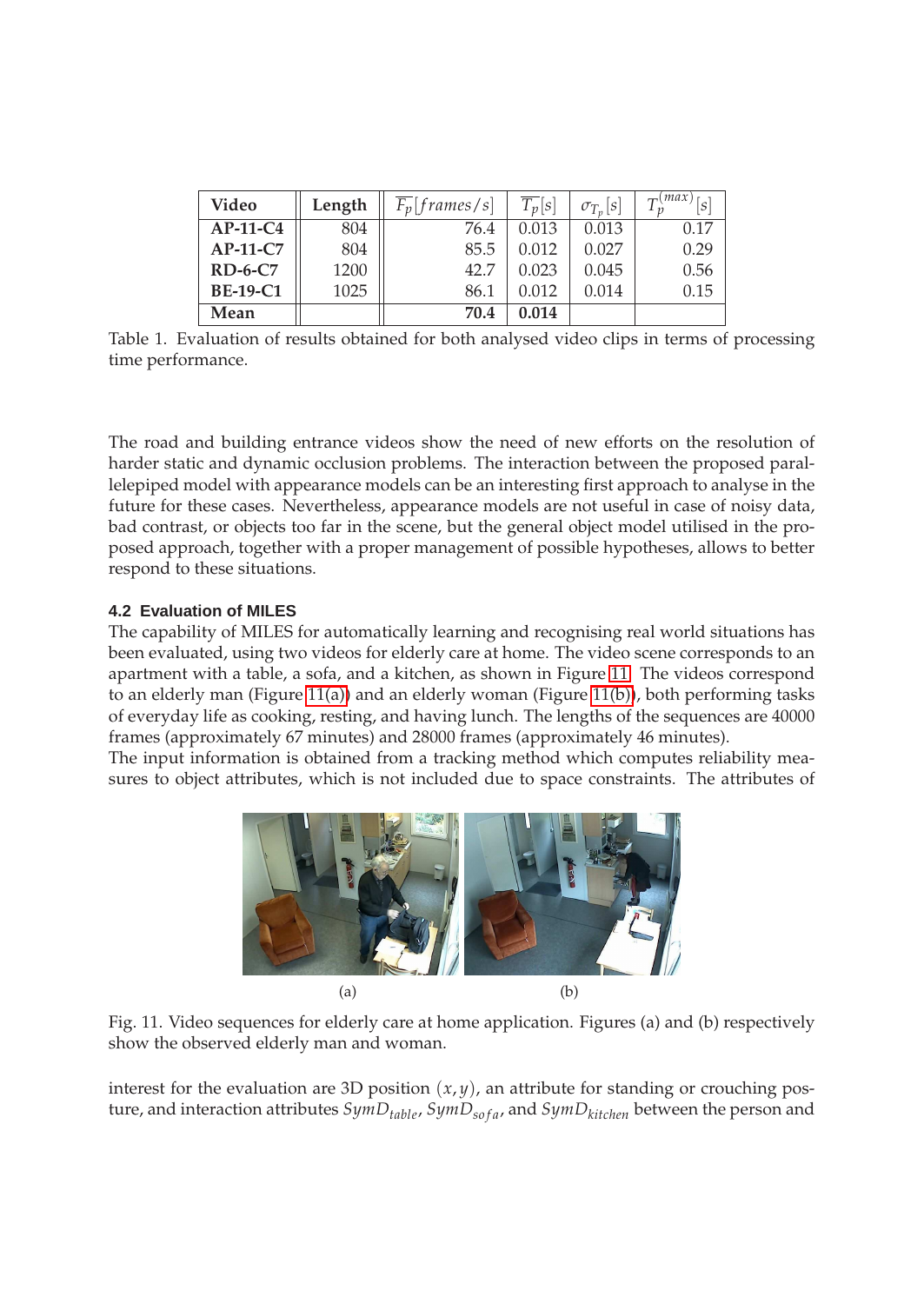three objects present in the scene (table, sofa, and kitchen table). For simplicity, The interaction attributes are represented with three flags: *FAR* : *distance* <sup>≥</sup> <sup>100</sup>[*cm*], *NEAR* : 50[*cm*] <sup>&</sup>lt; *distance*  $\langle 100 \, | \text{cm} \rangle$ , and *VERY\_NEAR* : *distance*  $\langle 50 \, | \text{cm} \rangle$ . The contextual objects in the video scene (sofa, table, and kitchen) have been modelled in 3D.

All the attributes are automatically computed by a tracking method, which is able to compute the reliability measures of the attributes. These reliability measures account the quality and coherence of the acquired data.

The learning process applied over the 68000 frames have resulted in a hierarchy of 670 state concepts and 28884 event concepts. From the 670 states, 338 state concepts correspond to terminal states (50.4%). From the 28884 events, 1554 event concepts correspond to events occurring between terminal states (5.4%). This number of state and event concepts can be reduced considering a state stability parameter, defining the minimal duration for considering a state as stable.

<span id="page-23-0"></span>This evaluation consists in comparing the recognised events with the ground-truth of a sequence. Different 750 frames from the elderly woman video are used for comparison, corresponding to a duration of 1.33 minutes. The recognition process has obtained as result the events summarised in Figure [12.](#page-23-0)



Fig. 12. Sequence of recognised events and ground-truth for the elderly woman video. The coloured arrows represent the events, while coloured zones represent the duration of a state before the occurrence of an event.

The evaluation has obtained 5 true positives (TP) and 2 false positives (FP) on event recognition. This results in a precision ( TP/(TP+FP) ) of 71%. MILES has been able to recognise all the events from the ground-truth, but also has recognised two nonexistent events, and has made a mean error on the starting state duration of 4 seconds. These errors are mostly due to bad segmentation near the kitchen zone, which had strong illumination changes, and to the similarity between the colours of the elderly woman legs and the floor. The results are encouraging considering the fact that the description of the sequence generated by a human has found a very close representation in the hierarchy.

The results show that the system is able to learn and recognise meaningful events occurring in the scene. The computer time performance of MILES is 1300[ *f rames*/*second*] for a video with one tracked object and six attributes, showing the real-time capability of the learning approach. However, the learnt events are frequent and stable, but are not always meaningful for the user. Despite the calculation of the category utility, which formally measures the infor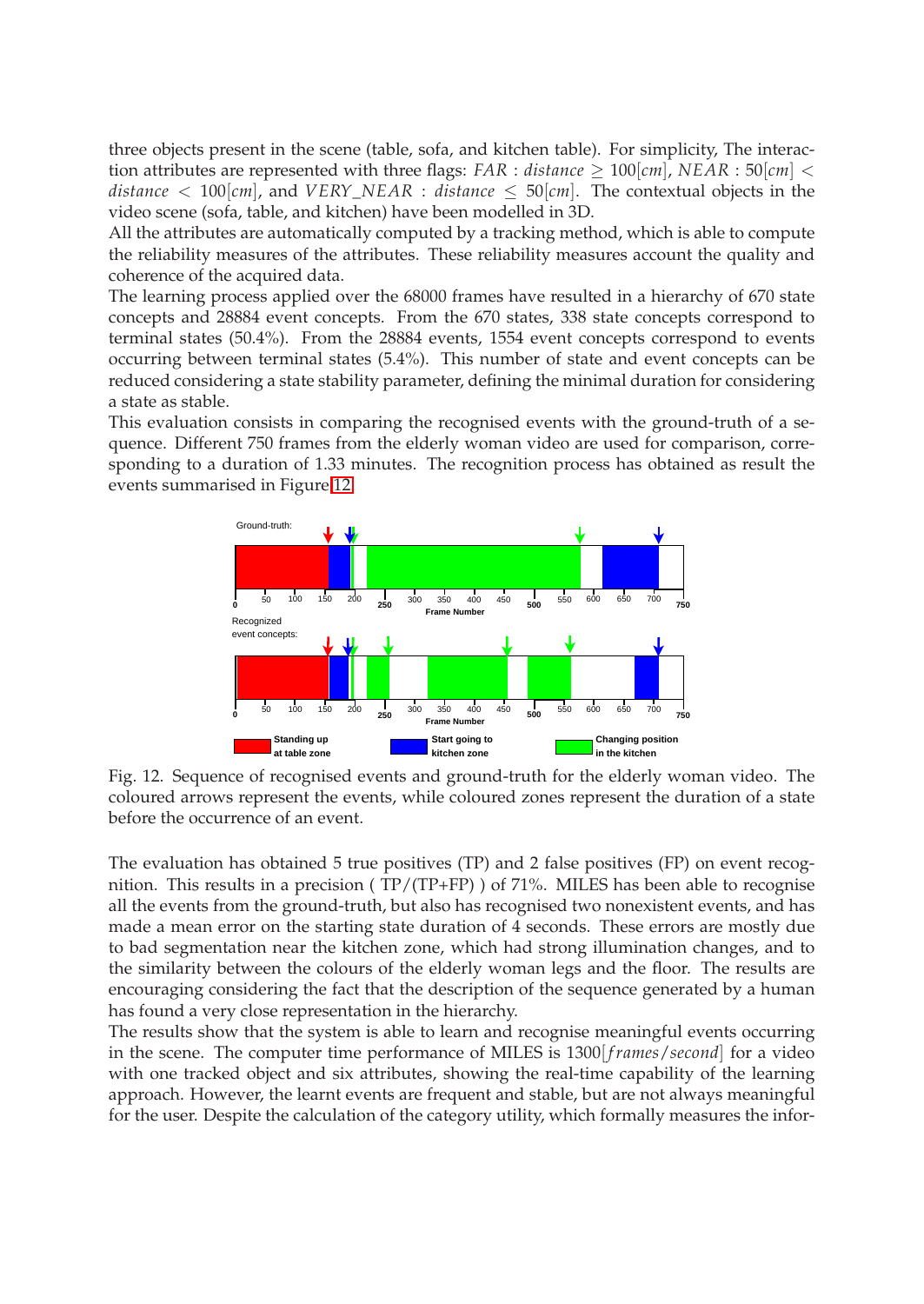mation density, an automatic process for measuring the usefulness of the learnt events for the user is still needed.

# **5. Conclusion**

Addressing real world applications implies that a video analysis approach must be able to properly handle the information extracted from noisy videos. This requirement has been considered by proposing a generic mechanism to measure in a consistent way the reliability of the information in the whole video analysis process.

The proposed tracking method presents similar ideas in the structure of MHT methods. The main difference from these methods lies in the dynamics model, where features from different models (2D and 3D) are combined according to their reliability. This new dynamics model keeps redundant tracking of 2D and 3D object information, in order to increase robustness. This dynamics model integrates a reliability measure for each tracked object feature, which accounts for quality and coherence of utilised information. The calculation of this features considers a forgetting function (or cooling function) to reinforce the latest acquired information.

The reliability measures have been utilised to control the uncertainty in the obtained information, learning more robust object attributes and knowing which is the quality of the obtained information. These reliability measures have been also utilised in the event learning task of the video understanding framework to determine the most valuable information to be learnt. The proposed tracking method has shown that is capable of achieving a high processing time performance for sequences of moderated complexity. But nothing can still be said for more complex situations. The results on object tracking have shown to be really competitive compared with other tracking approaches in benchmark videos, with a minimal reconfiguration effort. However, there is still work to do in refining the capability of the approach on coping with occlusion situations.

MILES algorithm allows to learn a model of the states and events occurring in the scene, when no a priori model is available. It has been conceived for learning state and event concepts in a general way. Depending on the availability of tracked object features, the possible combinations are large. MILES has shown its capability for recognising events, processing noisy image-level data with a minimal configuration effort. The proposed method computes the probability of transition between two states, similarly as HMM. The contribution MILES is to learn the global structure of the states and the events and to structure them in a hierarchy.

This work can be extended in several ways. Even if the proposed object representation serves for describing a large variety of objects, the result from the classification algorithm is a coarse description of the object. More detailed and class-specific object models could be utilised when needed, as articulated models, object contour, or appearance models. The proposed tracking approach is able to cope with dynamic occlusion situations where the occluding objects keep the coherence in the observed behaviour previous to the occlusion situation. Future work can point to the utilisation of appearance models utilised pertinently in these situations in order to identify which part of the visual evidence belongs to each object. The tracking approach could also be used in a feedback process with the motion segmentation phase in order to focus on zones where movement can occur, based on reliable mobile objects. For the event learning approach, more evaluation is still needed for other type of scenes, for other attribute sets, and for different number and type of tracked objects. The anomaly detection capability of the approach on a large application must also be evaluated. Future work will be also focused in the incorporation of attributes related to interactions between tracked objects (e.g. meeting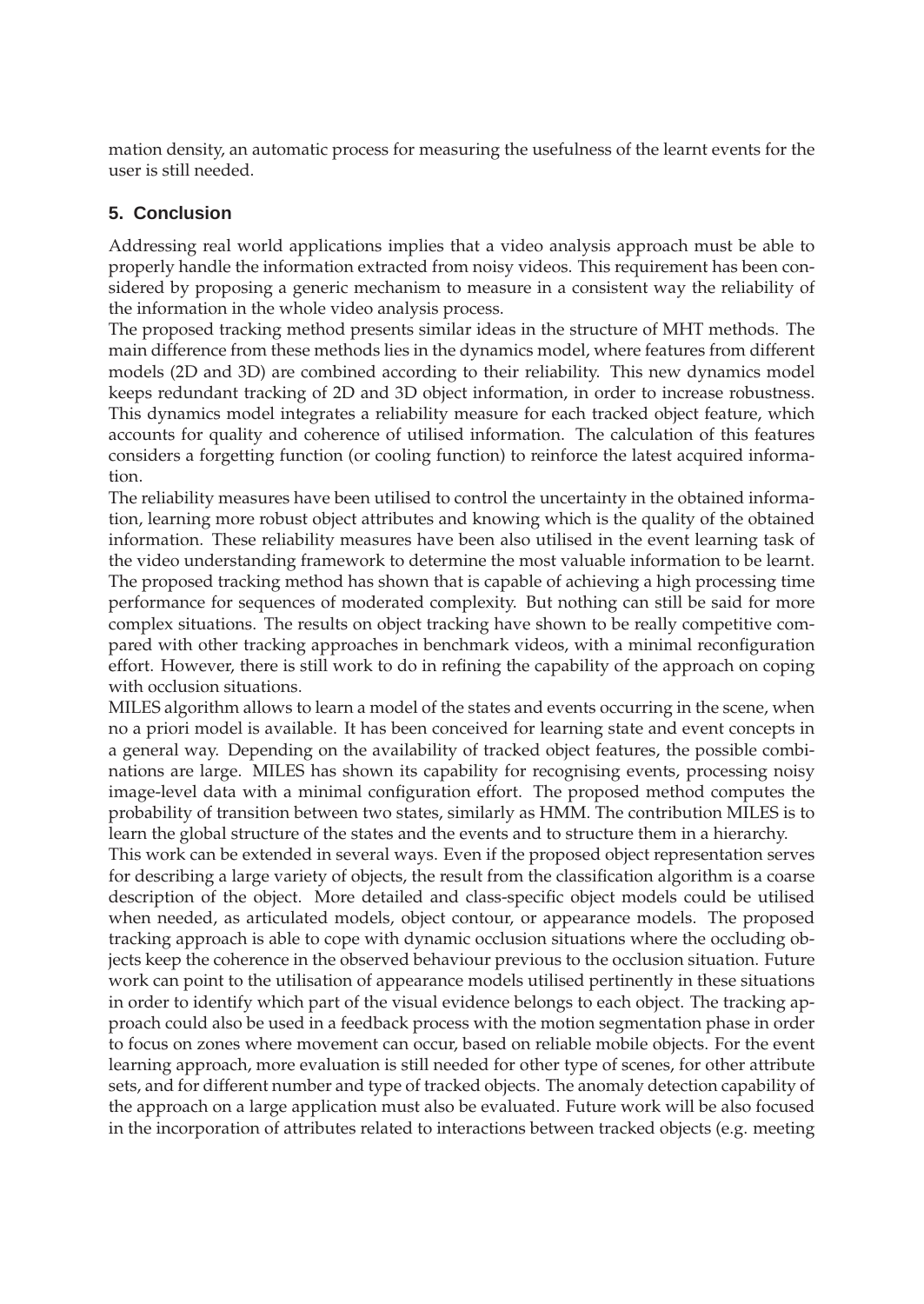someone). The automatic association between the learnt events and semantic concepts and user defined events will be also studied.

# **6. References**

- <span id="page-25-3"></span>Bar-Shalom, Y., Blackman, S. & Fitzgerald, R. J. (2007). The dimensionless score function for measurement to track association, *IEEE Transactions on Aerospace and Electronic Systems* **41**(1): 392–400.
- <span id="page-25-5"></span>Blackman, S. (2004). Multiple hypothesis tracking for multiple target tracking, *IEEE Transactions on Aerospace and Electronic Systems* **19**(1): 5–18.
- <span id="page-25-4"></span>Blackman, S., Dempster., R. & Reed, R. (2001). Demonstration of multiple hypothesis tracking (mht) practical real-time implementation feasibility, *in* . E. Drummond (ed.), *Signal and Data Processing of Small Targets*, Vol. 4473, SPIE Proceedings, pp. 470–475.
- <span id="page-25-13"></span>Boulay, B., Bremond, F. & Thonnat, M. (2006). Applying 3d human model in a posture recognition system, *Pattern Recognition Letter, Special Issue on vision for Crime Detection and Prevention* **27**(15): 1788–1796.
- <span id="page-25-9"></span>Brémond, F. & Thonnat, M. (1998). Tracking multiple non-rigid objects in video sequences, *IEEE Transaction on Circuits and Systems for Video Technology Journal* **8**(5).
- <span id="page-25-12"></span>Comaniciu, D., Ramesh, V. & Andmeer, P. (2003). Kernel-based object tracking, *IEEE Transactions on Pattern Analysis and Machine Intelligence* **25**: 564–575.
- <span id="page-25-11"></span>Cucchiara, R., Prati, A. & Vezzani, R. (2005). Posture classification in a multi-camera indoor environment, *Proceedings of IEEE International Conference on Image Processing (ICIP)*, Vol. 1, Genova, Italy, pp. 725–728.
- <span id="page-25-15"></span>Gennari, J., Langley, P. & Fisher, D. (1990). Models of incremental concept formation, *in* J. Carbonell (ed.), *Machine Learning: Paradigms and Methods*, MIT Press, Cambridge, MA, pp. 11 – 61.
- <span id="page-25-14"></span>Ghahramani, Z. (1998). Learning dynamic bayesian networks, *Adaptive Processing of Sequences and Data Structures, International Summer School on Neural Networks*, Springer-Verlag, London, UK, pp. 168–197.
- <span id="page-25-10"></span>Heisele, B. (2000). Motion-based object detection and tracking in color image sequences, *Proceedings of the Fourth Asian Conference on Computer Vision (ACCV2000)*, Taipei, Taiwan, pp. 1028–1033.
- <span id="page-25-0"></span>Hu, W., Tan, T., Wang, L. & Maybank, S. (2004). A survey on visual surveillance of object motion and behaviors, *IEEE Transactions on Systems, Man, and Cybernetics - Part C: Applications and Reviews* **34**(3): 334–352.
- <span id="page-25-8"></span>Hue, C., Cadre, J.-P. L. & Perez, P. (2002). Sequential monte carlo methods for multiple target tracking and data fusion, *IEEE Transactions on Signal Processing* **50**(2): 309–325.
- <span id="page-25-7"></span>Isard, M. & Blake, A. (1998). Condensation - conditional density propagation for visual tracking, *International Journal of Computer Vision* **29**(1): 5–28.
- <span id="page-25-6"></span>Kalman, R. (1960). A new approach to linear filtering and prediction problems, *Journal of Basic Engineering* **82**(1): 35–45.
- <span id="page-25-1"></span>Lavee, G., Rivlin, E. & Rudzsky, M. (2009). Understanding video events: A survey of methods for automatic interpretation of semantic occurrences in video, *SMC-C* **39**(5): 489–504.
- <span id="page-25-2"></span>McIvor, A. (2000). Background subtraction techniques, *Proceedings of the Conference on Image and Vision Computing (IVCNZ 2000)*, Hamilton, New Zealand, pp. 147–153.
- <span id="page-25-16"></span>McKusick, K. & Thompson, K. (1990). Cobweb/3: A portable implementation, *Technical report*, Technical Report Number FIA-90-6-18-2, NASA Ames Research Center, Moffett Field, CA.